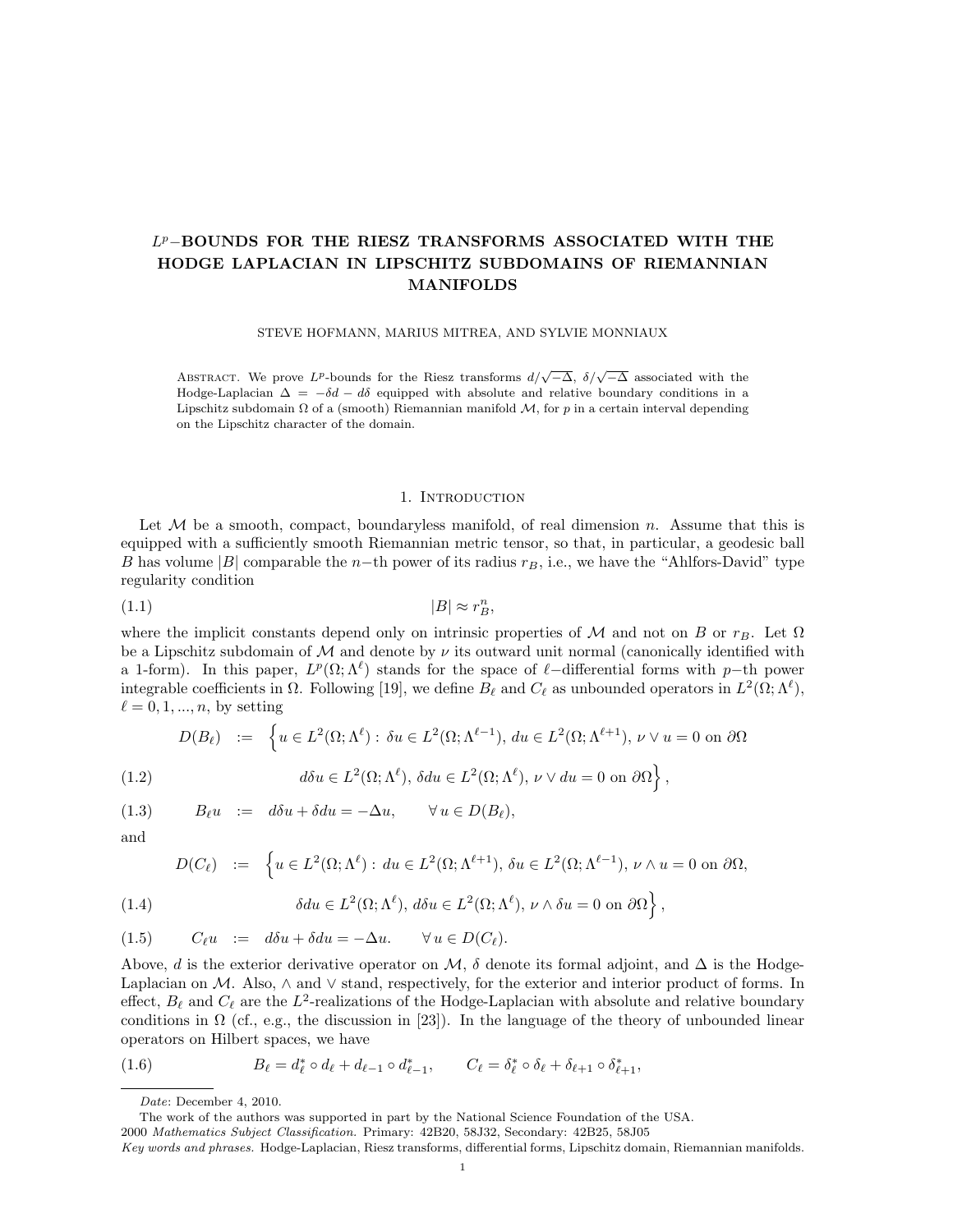where  $d_\ell, \delta_\ell$  are the  $L^2$  realizations of of d,  $\delta$  acting on  $\ell$ -forms in  $\Omega$ , and star denotes adjunction, in the operator theoretic sense.

It follows that the operators  $B_\ell$  and  $C_\ell$  are self-adjoint, non-negative generators of analytic semigroups in  $L^2(\Omega;\Lambda^{\ell})$ . The extent to which the latter property continues to hold with  $L^2$  replaced by  $L^p$ ,  $p \neq 2$ , has been recently addressed in in [19]. To explain the nature of the main result in [19], we need to consider the following inhomogeneous problem for the Hodge-Laplacian:

(1.7) 
$$
\begin{cases}\n-\Delta u = f \in L^p(\Omega; \Lambda^\ell), \\
u, d\delta u, \delta du \in L^p(\Omega, \Lambda^\ell), \\
du \in L^p(\Omega, \Lambda^{\ell+1}), \delta u \in L^p(\Omega, \Lambda^{\ell-1}), \\
u \vee u = 0 \text{ on } \partial\Omega, \\
u \vee du = 0 \text{ on } \partial\Omega.\n\end{cases}
$$

In order to ensure uniqueness, it is necessary to assume (cf. [16]) that

(1.8) 
$$
b_{\ell}(\Omega), \text{ the } \ell \text{-th Betti number of } \Omega, \text{ vanishes.}
$$

Assuming that this is the case, let  $p_{\Omega}$ ,  $q_{\Omega} \in [1, \infty]$  be the critical indices for which (1.7) is well-posed whenever  $p \in (p_{\Omega}, q_{\Omega})$ . From the work in [16] it is known that

(1.9) 
$$
1 \le p_{\Omega} < 2 < q_{\Omega} \le \infty, \qquad \frac{1}{p_{\Omega} + \frac{1}{q_{\Omega}} = 1,
$$

and, in the case when  $n = 3$ , this further improves, as shown in [18], to

(1.10) 
$$
1 \le p_{\Omega} < \frac{3}{2} < 3 < q_{\Omega} \le \infty, \qquad \frac{1}{p_{\Omega} + \frac{1}{q_{\Omega}} = 1.
$$

In general,  $p_{\Omega}, q_{\Omega}$  depend only on the Lipschitz character of  $\Omega$  and the fact that  $p_{\Omega} < 3/2$  in the three-dimensional setting is sharp (though the situation in the higher-dimensional setting is less clear). It has been proved in [19] that for every  $p \in ]p_\Omega, q_\Omega[$  the semigroups in  $L^2(\Omega; \Lambda^\ell)$  generated by  $-B_\ell$  and  $-C_{\ell}$  extend to analytic semigroups in  $L^p(\Omega; \Lambda^{\ell})$ . In particular (see, e.g., [21]), the fractional powers  $B_{\ell}^{-\alpha}$  and  $C_{\ell}^{-\alpha}$  for  $\alpha \in [0,1]$  are bounded in  $L^{p}(\Omega; \Lambda^{\ell})$  with p as before, provided

(1.11) 
$$
b_{\ell}(\Omega) = b_{n-\ell}(\Omega) = 0.
$$

Corresponding to  $\alpha = 1/2$ , K.O. Friedrichs' theorem gives that

$$
(1.12) \quad D((B_{\ell})^{1/2}) = \left\{ u \in L^{2}(\Omega; \Lambda^{\ell}) : du \in L^{2}(\Omega; \Lambda^{\ell+1}), \, \delta u \in L^{2}(\Omega; \Lambda^{\ell-1}), \, \nu \vee u = 0 \right\},
$$

$$
(1.13) \quad D((C_{\ell})^{1/2}) = \left\{ u \in L^{2}(\Omega; \Lambda^{\ell}) : du \in L^{2}(\Omega; \Lambda^{\ell+1}), \, \delta u \in L^{2}(\Omega; \Lambda^{\ell-1}), \, \nu \wedge u = 0 \right\},
$$

and, under the assumption (1.11),

$$
(1.14) \qquad (B_{\ell})^{-1/2}: L^{2}(\Omega; \Lambda^{\ell}) \longrightarrow D((B_{\ell})^{1/2}),
$$

$$
(1.15) \qquad \qquad (C_{\ell})^{-1/2}: L^2(\Omega; \Lambda^{\ell}) \longrightarrow D((C_{\ell})^{1/2}),
$$

are isomorphisms. As a result,

(1.16) 
$$
d(B_{\ell})^{-1/2}, \quad \delta(B_{\ell})^{-1/2}, \quad d(C_{\ell})^{-1/2}, \quad \delta(C_{\ell})^{-1/2}
$$

are all bounded operators on  $L^2(\Omega; \Lambda^{\ell})$ . Note that since for every  $u \in L^2(\Omega; \Lambda^{\ell})$  we have

kuk 2 <sup>L</sup>2(Ω;Λ`) = kd(B`) <sup>−</sup>1/<sup>2</sup>uk 2 <sup>L</sup>2(Ω;Λ`+1) + kδ(B`) <sup>−</sup>1/<sup>2</sup>uk 2 L2(Ω;Λ`−1) (1.17) ,

the estimate

$$
(1.18) \t\t ||d(B_{\ell})^{-1/2}u||_{L^{p}(\Omega;\Lambda^{\ell})} + ||\delta(B_{\ell})^{-1/2}u||_{L^{p}(\Omega;\Lambda^{\ell-1})} \leq C||u||_{L^{p}(\Omega;\Lambda^{\ell})}
$$

entails (by polarization and duality) the opposite inequality for the conjugate exponent, i.e.,

$$
(1.19) \t\t ||u||_{L^{p'}(\Omega;\Lambda^{\ell})} \leq C||d(B_{\ell})^{-1/2}u||_{L^{p'}(\Omega;\Lambda^{\ell})} + C||\delta(B_{\ell})^{-1/2}u||_{L^{p'}(\Omega;\Lambda^{\ell-1})},
$$

for  $1/p+1/p' = 1$ . It is therefore natural to seek to determine the range of p's for which the equivalence

(1.20) 
$$
\|\sqrt{B_{\ell}}u\|_{L^{p}(\Omega;\Lambda^{\ell})}\approx \|du\|_{L^{p}(\Omega;\Lambda^{\ell+1})}+\|\delta u\|_{L^{p}(\Omega;\Lambda^{\ell-1})}
$$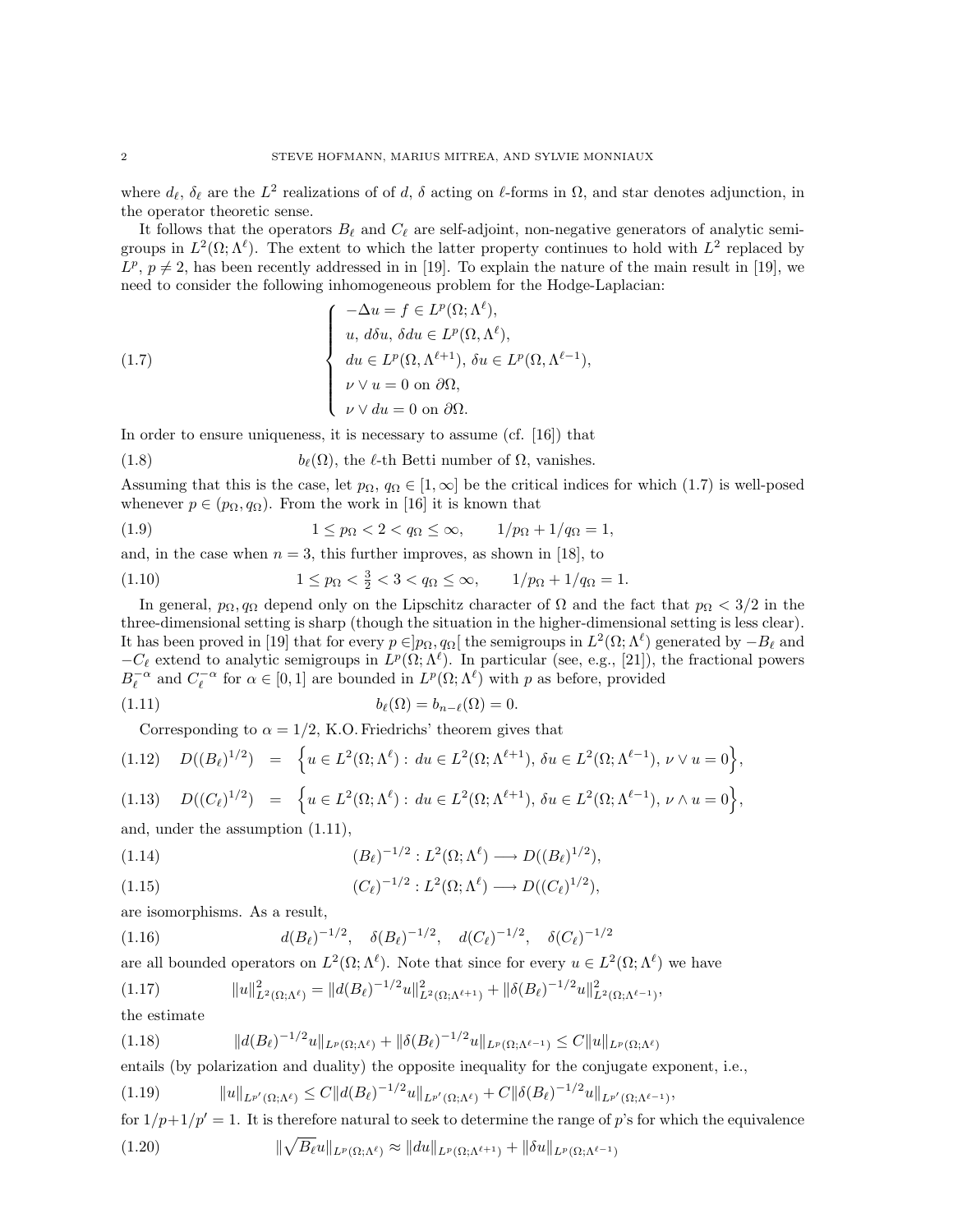is valid for differential forms  $u$  belonging to the space

$$
(1.21) \quad V_p(\Omega, \Lambda^{\ell}) := \left\{ u \in L^p(\Omega; \Lambda^{\ell}) : du \in L^p(\Omega; \Lambda^{\ell+1}), \, \delta u \in L^p(\Omega; \Lambda^{\ell-1}), \, \nu \vee u = 0 \right\}.
$$

For a smooth domain  $\Omega \subset \mathcal{M}$ , all operators in (1.16) are classical pseudodifferential operators of order zero, so in this case one can take  $1 < p < \infty$  but the case of irregular domains is considerably more subtle.

The question we study in this paper is whether

(1.22) 
$$
\frac{1}{\sqrt{B_{\ell}}} := B_{\ell}^{-\frac{1}{2}} \text{ maps } L^p(\Omega; \Lambda^{\ell}) \text{ boundedly into } V_p(\Omega, \Lambda^{\ell}),
$$

plus a similar issue for the operator  $C_{\ell}$ . This question can be equivalently reformulated in terms of the Riesz transforms associated to  $B_\ell$  and  $C_\ell$  in  $L^p(\Omega; \Lambda^\ell)$ , and this is how we choose to state the theorem below, which constitutes the main result of this paper.

**Theorem 1.1.** Let  $M$  be a smooth, compact, oriented manifold of real dimension n, equipped with a smooth Riemannian metric tensor. Assume that  $\Omega \subset \mathcal{M}$  is a Lipschitz domain and consider the Hodge-Laplacians  $B_\ell, C_\ell$ , equipped with absolute and relative boundary conditions as in (1.2)-(1.3) and (1.4)-(1.5), respectively. Finally, let the critical indices  $p_{\Omega}$ ,  $q_{\Omega}$  retain the same significance as above and introduce

(1.23) 
$$
q_{\Omega}^* := \frac{n q_{\Omega}}{n-1}, \qquad (q_{\Omega}^*)' := \left(1 - \frac{1}{q_{\Omega}^*}\right)^{-1}.
$$

Then, for every  $p \in ](q_{\Omega}^*)', q_{\Omega}^*[$ , the Riesz transforms associated to  $B_{\ell}$ , that is

(1.24) 
$$
\frac{d}{\sqrt{B_{\ell}}} := dB_{\ell}^{-\frac{1}{2}} : L^p(\Omega; \Lambda^{\ell}) \longrightarrow L^p(\Omega; \Lambda^{\ell+1}),
$$

(1.25) 
$$
\frac{\delta}{\sqrt{B_{\ell}}} := \delta B_{\ell}^{-\frac{1}{2}} : L^p(\Omega; \Lambda^{\ell}) \longrightarrow L^p(\Omega; \Lambda^{\ell-1}),
$$

are well-defined and bounded provided  $b_{\ell}(\Omega) = 0$ .

Likewise, the Riesz transforms associated to  $C_{\ell}$ , i.e.,

(1.26) 
$$
\frac{d}{\sqrt{C_{\ell}}} := dC_{\ell}^{-\frac{1}{2}} : L^p(\Omega; \Lambda^{\ell}) \longrightarrow L^p(\Omega; \Lambda^{\ell+1}),
$$

(1.27) 
$$
\frac{\delta}{\sqrt{C_{\ell}}} := \delta C_{\ell}^{-\frac{1}{2}} : L^p(\Omega; \Lambda^{\ell}) \longrightarrow L^p(\Omega; \Lambda^{\ell-1}),
$$

are well-defined and bounded provided  $b_{n-\ell}(\Omega) = 0$ .

Theorem 1.1 can be viewed as a higher-degree generalization of results corresponding to the Riesz transforms  $\nabla(-\Delta_D)^{-\frac{1}{2}}$ ,  $\nabla(-\Delta_N)^{-\frac{1}{2}}$ , associated with the scalar Beltrami-Laplacian equipped with (homogeneous) Dirichlet and Neumann boundary conditions from [20]. These, in turn, extend results in the flat, Euclidean setting from [13], [9] and [15].

A significant consequence of Theorem 1.1 is as follows.

**Corollary 1.2.** Retain the same background hypotheses as in Theorem 1.1 and assume that  $b_{\ell}(\Omega) = 0$ . Then there exist two constants  $C_0, C_1 > 0$  with the property that

$$
(1.28) \qquad C_0 \|\sqrt{B_\ell w}\|_{L^p(\Omega;\Lambda^\ell)} \le \|dw\|_{L^p(\Omega;\Lambda^{\ell+1})} + \|\delta w\|_{L^p(\Omega;\Lambda^{\ell-1})} \le C_1 \|\sqrt{B_\ell w}\|_{L^p(\Omega;\Lambda^\ell)}
$$

for every form  $w \in V_p(\Omega; \Lambda^{\ell})$ . As a corollary, in the above context, the operator

(1.29) 
$$
\sqrt{B_{\ell}}: V_p(\Omega; \Lambda^{\ell}) \longrightarrow L^p(\Omega; \Lambda^{\ell})
$$

is an isomorphism.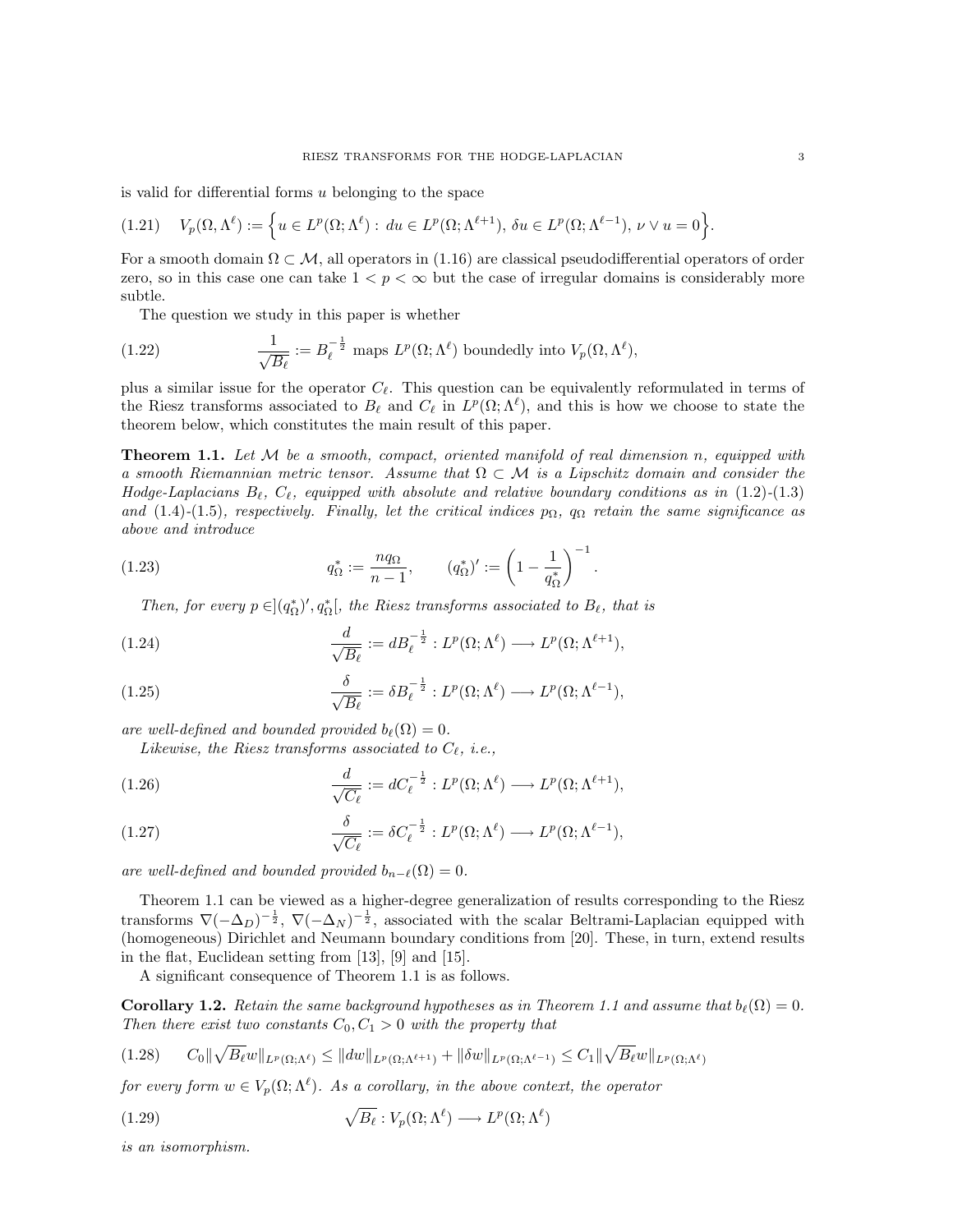This is obtain by taking  $u := (B_\ell)^{1/2} w$  (initially for  $w \in V_2(\Omega; \Lambda^\ell) \cap V_p(\Omega; \Lambda^\ell)$ , then extended by density to the entire space  $V_p(\Omega; \Lambda^{\ell})$  in (1.18) and (1.19). The heuristic interpretation of (1.28) is density to the entire space  $V_p(\Sigma; \Lambda^r)$  in (1.18) and (1.19). The neuristic interpretation of (1.28) is<br>that  $\sqrt{B_\ell}$ , i.e., the square-root of the Laplacian with absolute boundary conditions, behaves the same way in  $V_p(\Omega; \Lambda^{\ell})$  (with p as before) as the Dirac operator  $D := d + \delta$ . Of course, a similar result is way in  $v_p(x; \Lambda')$  (with p as<br>valid for the operator  $\sqrt{C_\ell}$ .

The proof of Theorem 1.1 is based on a strategy introduced by X. T. Duong to prove weak-type  $(1,1)$  bounds using a modified Hörmander condition adapted to an operator L satisfying pointwise Gaussian heat kernel bounds, in which, for example, the resolvent operator  $R(t) = (1 + t^2 L)^{-1}$  or the heat kernel  $e^{-t^2L}$  replaced the usual dyadic averaging operator, and which appeared in [7], [8] and [4]. See also [10, 11], where some similar ideas had been introduced previously. More recently, Duong's approach was extended by Blunck and Kuntsmann [1], [2], and independently by the first named author and Martell [12], to settings in which pointwise kernel bounds may be lacking, and in which therefore one cannot expect to obtain weak  $L^1$  estimates, but only  $(p, p)$  bounds when p is greater than some  $p_0 > 1$ . Our approach here is based on the techniques of these extensions.

The layout of the paper is as follows. In Section 2 we review a number of basic differential geometric results, further augmented by a discussion of traces of differential forms and commutation identities for the resolvents of  $B_\ell, C_\ell$  in Section 3. In Section 4 we recall a version of certain off-diagonal estimates from [19] and, following the work in [12] prove that such estimates are stable under composition. Finally, the proof of Theorem 1.1 is presented in Section 5.

Throughout the paper, we will use the standard convention that generic constants  $C$  and  $c$  may vary from one instance to the next, but will always depend only upon harmless parameters such as the intrinsic properties of our manifold M, the Lipschitz character of our domain  $\Omega$ , and the particular exponent(s)  $p$  for which we are proving  $L^p$  norm inequalities.

### 2. Geometrical preliminaries

Throughout the paper,  $M$  will denote a smooth, compact, oriented manifold of real dimension n, equipped with a smooth Riemannian metric tensor,  $\sum_{j,k} g_{jk} dx_j \otimes dx_k$ . We denote by TM and T<sup>\*</sup>M the tangent and cotangent bundles to M, respectively. Occasionally, we shall identify  $T^*\mathcal{M} \equiv \Lambda^1$ canonically, via the metric. Set  $\Lambda^{\ell}$  for the  $\ell$ -th exterior power of TM. Sections in this latter vector bundle are  $\ell$ -differential forms. The Hermitian structure on TM extends naturally to  $T^*\mathcal{M} := \Lambda^1$ and, further, to  $\Lambda^{\ell}$ . We denote by  $\langle \cdot, \cdot \rangle$  the corresponding (pointwise) inner product. The volume form on  $M$ ,  $V_M$ , is the unique unitary, positively oriented differential form of maximal degree on  $M$ . In local coordinates,  $V_{\mathcal{M}} := [\det(g_{jk})]^{1/2} dx_1 \wedge dx_2 \wedge ... \wedge dx_n$ . In the sequel, we denote by  $d\lambda_{\mathcal{M}}$  the Borelian measure induced by the volume form  $V_M$  on M, i.e.,  $d\lambda_M = [\det(g_{ik})]^{1/2} dx_1 dx_2...dx_n$  in local coordinates.

Going further, we introduce the Hodge star operator as the unique vector bundle morphism  $\ast$ :  $\Lambda^{\ell} \to \Lambda^{n-\ell}$  such that  $u \wedge (*u) = |u|^2 \mathcal{V}_{\mathcal{M}}$  for each  $u \in \Lambda^{\ell}$ . In particular,  $\mathcal{V}_{\mathcal{M}} = *1$  and

(2.1) 
$$
u \wedge (*v) = \langle u, v \rangle \mathcal{V}_{\mathcal{M}}, \qquad \forall u \in \Lambda^{\ell}, \ \forall v \in \Lambda^{\ell}.
$$

The interior product between a 1-form  $\nu$  and a  $\ell$ -form u is then defined by

(2.2) 
$$
\nu \vee u := (-1)^{\ell(n+1)} * (\nu \wedge *u).
$$

Let d stand for the (exterior) derivative operator and denote by  $\delta$  its formal adjoint (with respect to the metric introduced above). For further reference some basic properties of these objects are summarized below.

**Proposition 2.1.** For arbitrary 1-form v,  $\ell$ -forms u,  $\omega$ ,  $(n - \ell)$ -form v, and  $(\ell + 1)$ -form w, the following are true:

- (1)  $\langle u, *v \rangle = (-1)^{\ell(n-\ell)} \langle *u, v \rangle$  and  $\langle *u, *w \rangle = \langle u, \omega \rangle$ . Also,  $**u = (-1)^{\ell(n-\ell)} u;$
- (2)  $\langle \nu \wedge u, w \rangle = \langle u, \nu \vee w \rangle$ ;
- $(3) * (\nu \wedge u) = (-1)^{\ell} \nu \vee (*u) \text{ and } * (\nu \vee u) = (-1)^{\ell+1} \nu \wedge (*u);$
- (4)  $*\delta = (-1)^{\ell} d*, \ \delta * = (-1)^{\ell+1} * d, \ and \ \delta = (-1)^{n(\ell+1)+1} * d* \ on \ \ell\text{-forms}.$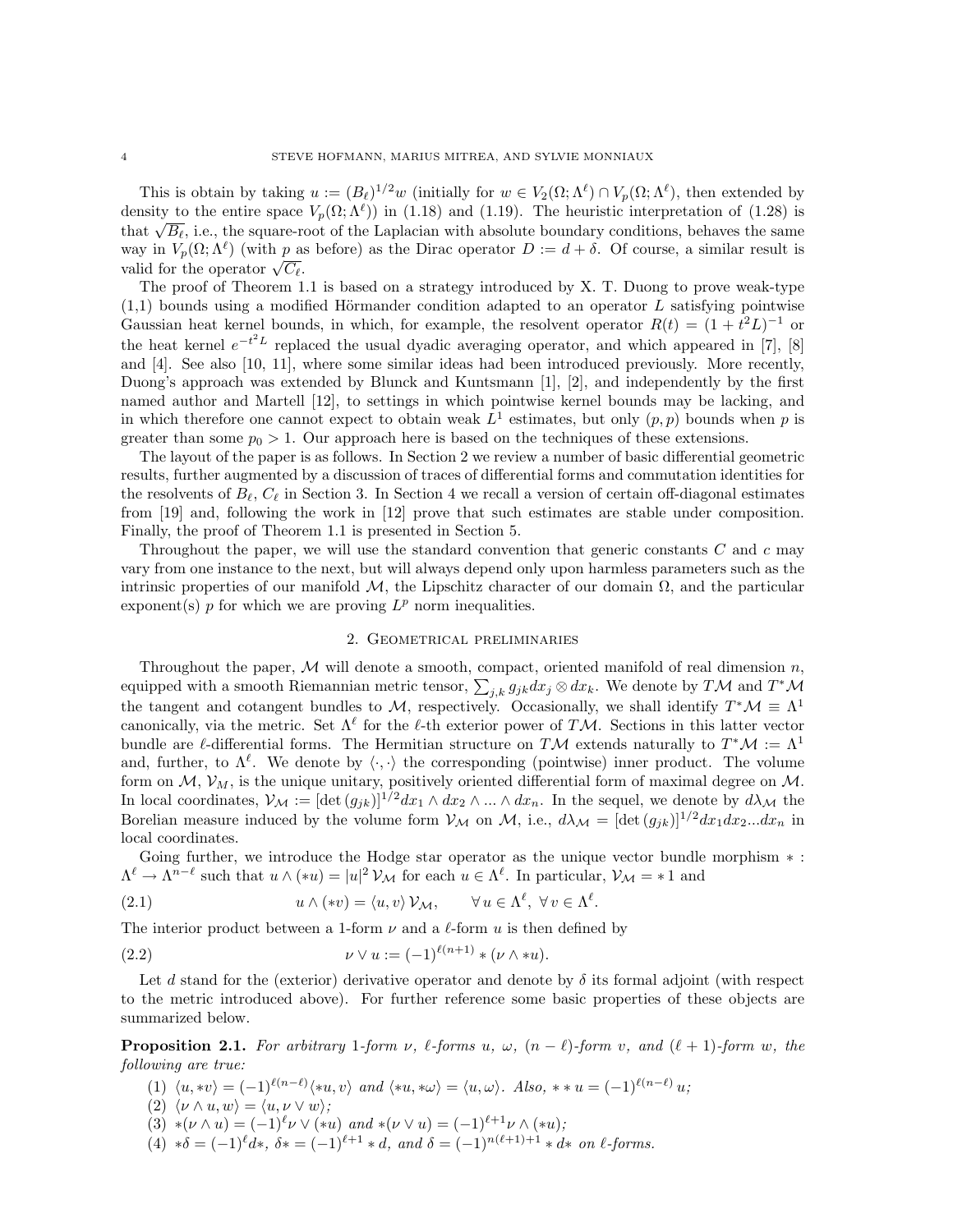Thus, if  $\Delta := -(d\delta + \delta d)$ , it follows that  $d\Delta = \Delta d$ ,  $\delta \Delta = \Delta \delta$  and  $*\Delta = \Delta *$ .

Moving on, let  $\Omega$  be a Lipschitz subdomain of M. That is,  $\partial\Omega$  can be described in appropriate local coordinates by means of graphs of Lipschitz functions. Then the outward unit conormal  $\nu \in T^*{\mathcal{M}}$  of  $\Omega$  is defined a.e., with respect to the surface measure  $d\sigma$  induced by the ambient Riemannian metric on  $\partial\Omega$ . For any two sufficiently well-behaved differential forms (of compatible degrees) u, w we then have the integration by parts formula

(2.3)  
\n
$$
\int_{\Omega} \langle du, w \rangle d\lambda_{\mathcal{M}} = \int_{\Omega} \langle u, \delta w \rangle d\lambda_{\mathcal{M}} + \int_{\partial \Omega} \langle \nu \wedge u, w \rangle d\sigma
$$
\n
$$
= \int_{\Omega} \langle u, \delta w \rangle d\lambda_{\mathcal{M}} + \int_{\partial \Omega} \langle u, \nu \vee w \rangle d\sigma.
$$

We continue with a brief discussion of a number of notational conventions used throughout the paper. We denote by  $\mathbb Z$  the ring of integers and by  $\mathbb N = \{1, 2, ...\}$  the subset of  $\mathbb Z$  consisting of positive numbers. Also, we set  $\mathbb{N}_o := \mathbb{N} \cup \{0\}$ . By  $C^k(\Omega), k \in \mathbb{N}_o \cup \{\infty\}$ , we shall denote the space of functions of class  $C^k$  in  $\Omega$ , and by  $C_c^{\infty}(\Omega)$  the subspace of  $C^{\infty}(\Omega)$  consisting of compactly supported functions. When viewed as a topological vector space, the latter is equipped with the usual inductive limit topology, and its dual, i.e. the space of distributions in  $\Omega$ , is denoted by  $D'(\Omega) := (C_c^{\infty}(\Omega))'$ . Also, we set  $C^k(\Omega, \Lambda^{\ell}) := C^k(\Omega) \otimes \Lambda^{\ell}$ , etc. Finally, we would like to alert the reader that, besides denoting the pointwise inner product of forms,  $\langle \cdot, \cdot \rangle$  is also used as a duality bracket between a topological vector space and its dual (in each case, the spaces in question should be clear from the context).

### 3. Traces of differential forms

The Sobolev (or potential) class  $L^p_\alpha(\mathcal{M}), 1 < p < \infty, \alpha \in \mathbb{R}$ , is obtained by lifting the Euclidean scale  $L^p_\alpha(\mathbb{R}^n) := \{ (I - \Delta)^{-\alpha/2} f : f \in L^p(\mathbb{R}^n) \}$  to M (via a  $C^\infty$  partition of unity and pull-back). For a Lipschitz subdomain  $\Omega$  of  $\mathcal{M}$ , we denote by  $L^p_\alpha(\Omega)$  the restriction of elements in  $L^p_\alpha(\mathcal{M})$  to  $\Omega$ , and set  $L^p_\alpha(\Omega;\Lambda^\ell) = L^p_\alpha(\Omega) \otimes \Lambda^\ell T\mathcal{M}$ , i.e. the collection of  $\ell$ -forms with coefficients in  $L^p_\alpha(\Omega)$ . In particular,  $L^p(\Omega;\Lambda^{\ell})$  stands for the space of  $\ell$ -differential forms with p-th power integrable coefficients in  $\Omega$ . For the sake of simplicity of notation, we will sometimes write  $||f||_p$  in place of  $||f||_{L^p(\Omega;\Lambda^{\ell})}$  when there is no chance of confusion.

Let us also note here that if  $p, p' \in (1, \infty)$  are such that  $1/p + 1/p' = 1$ , then

(3.1) 
$$
\left(L_s^p(\Omega;\Lambda^{\ell})\right)^* = L_{-s}^{p'}(\Omega;\Lambda^{\ell}), \qquad \forall s \in (-1+1/p,1/p).
$$

The Besov spaces  $B_s^{p,q}(\Omega;\Lambda^{\ell}), 1 < p,q < \infty, s \in \mathbb{R}$ , can be introduced in a similar manner; alternatively, this may be obtained from the Sobolev scale via real-interpolation.

Next, denote by  $L_1^p(\partial\Omega)$  the Sobolev space of functions in  $L^p(\partial\Omega)$  with tangential gradients in  $L^p(\partial\Omega)$ ,  $1 < p < \infty$ . Besov spaces on  $\partial\Omega$  can then be introduced via real interpolation, i.e.

$$
(3.2) \qquad \qquad B_s^{p,q}(\partial\Omega):=\left(L^p(\partial\Omega),L^p_1(\partial\Omega)\right)_{s,q},\quad\text{with }0
$$

Finally, if  $1 < p, q < \infty$  and  $1/p + 1/p' = 1, 1/q + 1/q' = 1$ , we define

(3.3) 
$$
B_{-s}^{p,q}(\partial\Omega) := \left(B_s^{p',q'}(\partial\Omega)\right)^*, \quad 0 < s < 1,
$$

and, much as before, set  $B_s^{p,q}(\partial\Omega;\Lambda^{\ell}) := B_s^{p,q}(\partial\Omega) \otimes \Lambda^{\ell} T\mathcal{M}$ .

Recall (cf. [14], [13]) that the trace operator

(3.4) 
$$
\text{Tr}: L_s^p(\Omega; \Lambda^\ell) \longrightarrow B_{s-\frac{1}{p}}^{p,p}(\partial \Omega; \Lambda^\ell)
$$

is well-defined, bounded and onto if  $1 < p < \infty$  and  $\frac{1}{p} < s < 1 + \frac{1}{p}$ . Furthermore, the trace operator has a bounded right inverse

(3.5) 
$$
\operatorname{Ex}: B^{p,p}_{s-\frac{1}{p}}(\partial\Omega;\Lambda^{\ell}) \longrightarrow L^p_s(\Omega;\Lambda^{\ell}),
$$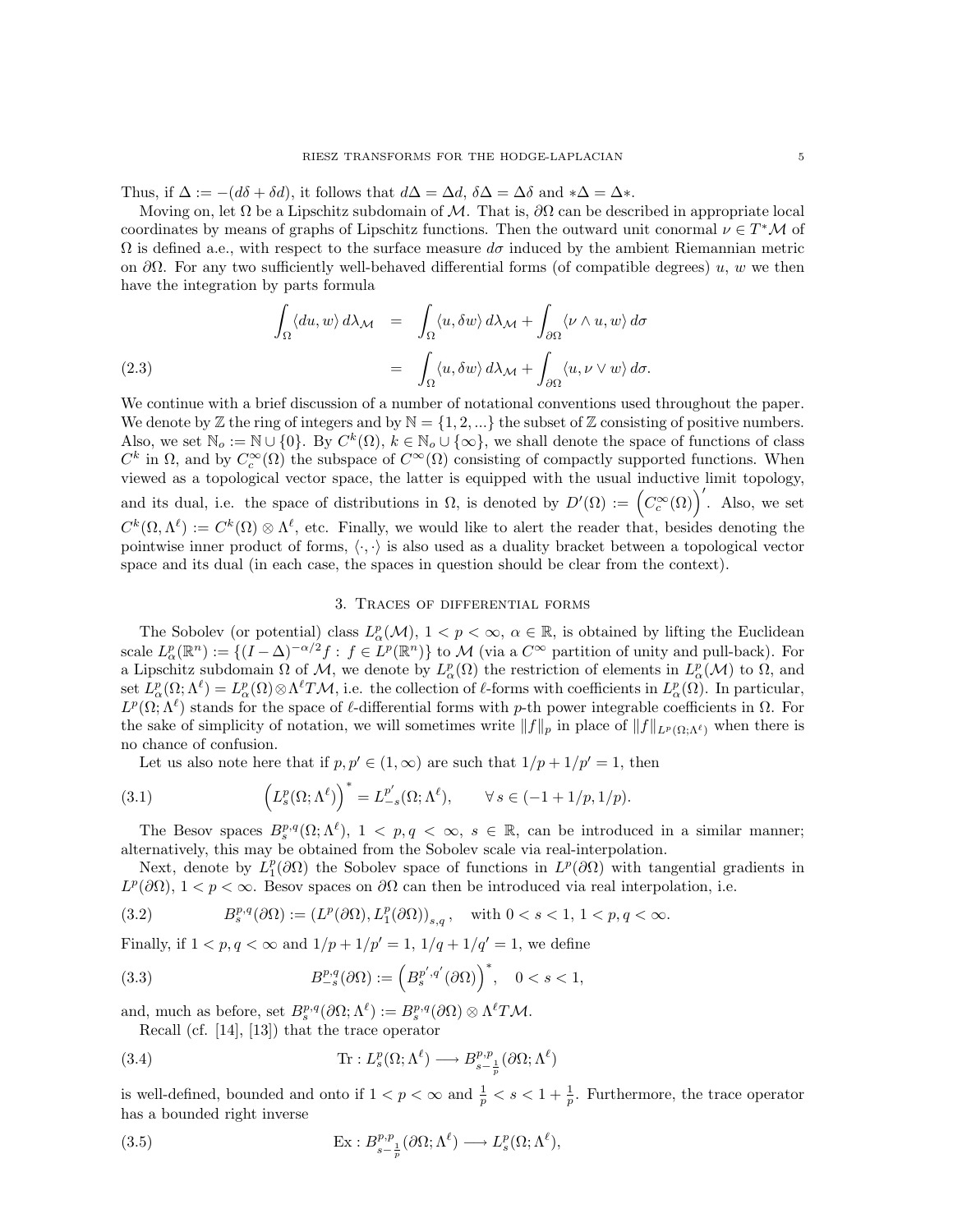and if  $1 < p < \infty$ ,  $\frac{1}{p} < \alpha < 1 + \frac{1}{p}$ , then

(3.6) 
$$
\text{Ker (Tr)} = \text{ the closure of } C_c^{\infty}(\Omega; \Lambda^{\ell}) \text{ in } L_s^p(\Omega; \Lambda^{\ell}).
$$

For  $1 < p < \infty$ ,  $s \in \mathbb{R}$ , and  $\ell \in \{0, 1, ..., n\}$  we next introduce

(3.7) 
$$
\mathcal{D}_{\ell}^{p}(\Omega; d) := \{ u \in L^{p}(\Omega; \Lambda^{\ell}) : du \in L^{p}(\Omega; \Lambda^{\ell+1}),
$$

(3.8) 
$$
\mathcal{D}_{\ell}^{p}(\Omega;\delta) := \{ u \in L^{p}(\Omega;\Lambda^{\ell}) : \delta u \in L^{p}(\Omega;\Lambda^{\ell-1}) \},
$$

equipped with the natural graph norms. Throughout the paper, all derivatives are taken in the sense of distributions.

Inspired by the identity (2.3), whenever  $1 < p < \infty$  and  $u \in \mathcal{D}_{\ell}^p(\Omega; \delta)$  we then define  $\nu \vee u$  as a functional in  $(B_1^{p',p_1'})$  $\left(p',p'\atop 1-\frac{1}{p'}(\partial\Omega;\Lambda^{\ell-1})\right)^* = B^{p,p}_{-\frac{1}{p}}(\partial\Omega;\Lambda^{\ell-1})$  (where, as before,  $1/p+1/p'=1$ ) by setting

(3.9) 
$$
\langle \nu \vee u, \varphi \rangle := -\langle \delta u, \Phi \rangle + \langle u, d\Phi \rangle
$$

for any  $\varphi \in B_{\frac{1}{p}}^{p',p'}(\partial \Omega;\Lambda^{\ell-1})$  and any  $\Phi \in L_1^{p'}$  $\frac{p'}{1}(\Omega; \Lambda^{\ell-1})$  with Tr  $\Phi = \varphi$ . Note that (3.1), (3.6) imply that the operator

(3.10) 
$$
\nu \vee \cdot : \mathcal{D}_{\ell}^{p}(\Omega; \delta) \longrightarrow B_{-\frac{1}{p}}^{p,p}(\partial \Omega; \Lambda^{\ell-1})
$$

is well-defined, linear and bounded for each  $p \in (1,\infty)$ , i.e.

$$
(3.11) \t\t\t\t\t\|\nu \vee u\|_{B^{p,p}_{-\frac{1}{p}}(\partial\Omega;\Lambda^{\ell-1})} \leq C\Big(\|u\|_{L^p_s(\Omega;\Lambda^\ell)} + \|\delta u\|_{L^p_s(\Omega;\Lambda^{\ell-1})}\Big).
$$

Other spaces of interest for us here are defined as follows. For  $1 < p < \infty$ ,  $s \in \mathbb{R}$ , and  $\ell \in \{0, 1, ..., n\}$ , consider

(3.12) 
$$
\mathcal{D}_{\ell}^{p}(\Omega;\delta_{\vee}) := \{u \in L^{p}(\Omega;\Lambda^{\ell}) : \delta u \in L^{p}(\Omega;\Lambda^{\ell-1}), \ \nu \vee u = 0\},\
$$

once again equipped with the natural graph norm. Based on definitions, it can be readily checked that

(3.13) 
$$
u \in \mathcal{D}_{\ell}^{p}(\Omega; d_{\wedge}) \Longrightarrow \nu \wedge du = 0 \text{ in } B^{p,p}_{-\frac{1}{p}}(\partial \Omega; \Lambda^{\ell-1}),
$$

(3.14) 
$$
u \in \mathcal{D}_{\ell}^{p}(\Omega; \delta_{\vee}) \Longrightarrow \nu \vee \delta u = 0 \text{ in } B^{p,p}_{-\frac{1}{p}}(\partial \Omega; \Lambda^{\ell-1}).
$$

For further use, we record here a useful variation on the integration by parts formula (2.3), namely that if  $1 < p, p' < \infty$  satisfy  $1/p + 1/p' = 1$  then

(3.15) 
$$
\langle du, v \rangle = \langle u, \delta v \rangle, \quad \forall u \in \mathcal{D}_{\ell}^{p'}(\Omega; d), \ \forall v \in \mathcal{D}_{\ell}^{p}(\Omega; \delta_{\vee}).
$$

Consider the unbounded operators  $B_\ell$ ,  $C_\ell$  on  $L^2(\Omega; \Lambda^\ell)$  defined as in (1.2)-(1.3) and (1.4)-(1.5), respectively. In the last part of this section we establish some useful commutation identities between d and  $\delta$  on the one hand, and the resolvents of the operators  $B_\ell$  and  $C_\ell$  on the other hand. Specifically, we have the following result (compare with [16]).

**Proposition 3.1.** Let  $\Omega$  be a Lipschitz subdomain of M. Then for every  $\ell \in \{0, 1, ..., n\}$  and every nonzero number  $t \in \mathbb{R}$ , the following properties hold.

(1) For  $f \in L^2(\Omega; \Lambda^{\ell})$  such that  $df \in L^2(\Omega; \Lambda^{\ell+1})$ , we have

(3.16) 
$$
d(1+t^2B_\ell)^{-1}f = (1+t^2B_{\ell+1})^{-1}df.
$$

If, in addition,  $\nu \wedge f = 0$  on  $\partial \Omega$ , we then also have

(3.17) 
$$
d(1+t^2C_\ell)^{-1}f = (1+t^2C_{\ell+1})^{-1}df.
$$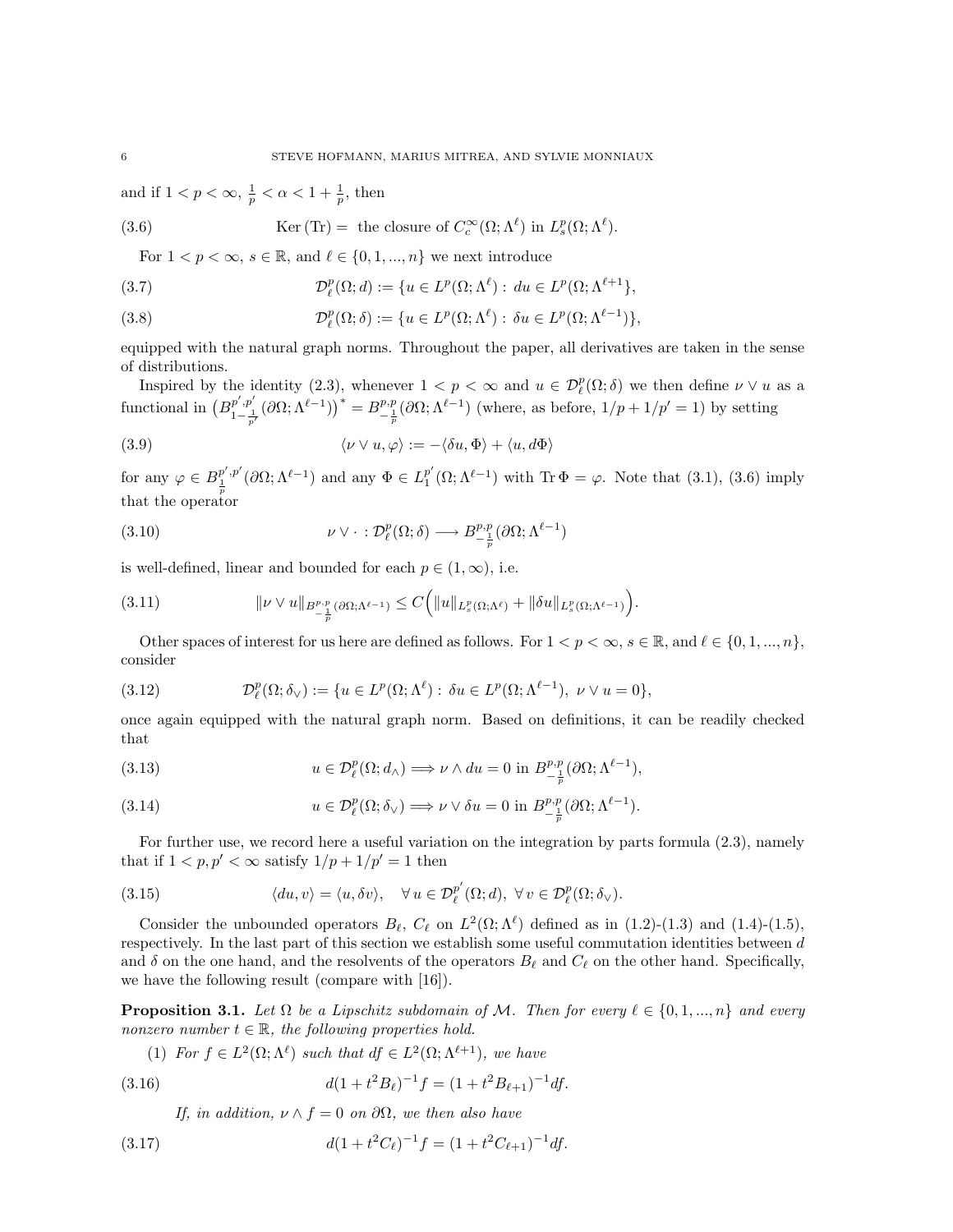(2) For 
$$
f \in L^2(\Omega; \Lambda^{\ell})
$$
 such that  $\delta f \in L^2(\Omega; \Lambda^{\ell-1})$ , we have

(3.18) 
$$
\delta(1+t^2C_{\ell})^{-1}f = (1+t^2C_{\ell-1})^{-1}\delta f.
$$

If, in addition,  $\nu \vee f = 0$  on  $\partial \Omega$ , we then also have

(3.19) 
$$
\delta(1+t^2B_\ell)^{-1}f = (1+t^2B_{\ell-1})^{-1}\delta f.
$$

*Proof.* To prove (3.16), fix  $f \in L^2(\Omega; \Lambda^{\ell})$  with the property that  $df \in L^2(\Omega; \Lambda^{\ell+1})$ , and let  $u \in D(B_{\ell})$ be the solution of the partial differential equation  $u - t^2 \Delta u = f$  in  $\Omega$ . Then the differential form  $v := du \in L^2(\Omega; \Lambda^{\ell+1})$  satisfies

(3.20) 
$$
v - t^2 \Delta v = df \in L^2(\Omega; \Lambda^{\ell+1}),
$$

since  $d\Delta = \Delta d$ . In addition, we have  $\nu \vee v = \nu \vee du = 0$  since  $u \in D(B_{\ell})$ , and  $dv = 0$  in  $\Omega$  since  $d^2 = 0$ . In particular,  $\nu \vee dv = 0$  on  $\partial \Omega$ . On the other hand, the differential form  $w := (1 + t^2 B_{\ell+1})^{-1}(df) \in$  $L^2(\Omega; \Lambda^{\ell+1})$  is the unique solution of the boundary-value problem

(3.21) 
$$
w - t^2 \Delta w = df \text{ in } \Omega, \quad \nu \vee w = 0 \text{ and } \nu \vee dw = 0 \text{ on } \partial \Omega.
$$

We therefore necessarily have  $v = w$ , which amounts to (3.16).

As far as (3.17) is concerned, pick  $f \in L^2(\Omega; \Lambda^{\ell})$  with the property that  $df \in L^2(\Omega; \Lambda^{\ell+1})$  and  $\nu \wedge f = 0$  on  $\partial \Omega$ . Let  $u \in D(C_{\ell})$  be the unique solution of  $u - t^2 \Delta u = f$  in  $\Omega$ , and consider  $v := du \in L^2(\Omega; \Lambda^{\ell+1})$ . Thanks to (3.13), it follows that  $\nu \wedge v = \nu \wedge du = 0$ . Let us also note that  $\nu \wedge (d\delta u) = 0$  by (3.13) and the fact that  $u \in D(C_{\ell})$ . Consequently,

(3.22) 
$$
\nu \wedge \delta v = \nu \wedge \delta du = \nu \wedge [(-\Delta - d\delta)u]
$$

$$
= \nu \wedge (t^{-2}f - t^{-2}u - d\delta u) = 0.
$$

On the other hand,  $w := (1 + t^2 C_{\ell+1})^{-1}(df)$  is the unique solution of

(3.23) 
$$
w - t^2 \Delta w = df \text{ in } \Omega, \nu \wedge w = 0 \text{ and } \nu \wedge \delta w = 0 \text{ on } \partial \Omega.
$$

Since  $v = du$  is a solution of the same boundary-value problem, we may conclude that  $v = w$ , which proves (3.17). The claims in part (2) of the statement of the proposition then follow from what we have proved so far and Hodge duality.

## 4.  $L^p$ -OFF-DIAGONAL ESTIMATES

The aim of this section is two fold. On the one hand we record some useful off-diagonal estimates for the resolvents of the Hodge-Laplacian which are akin to (though slightly more general than) those proved in [19]. On the other hand, we will prove here estimates in the same spirit as those established in [12, Section 2]. Throughout the present section, we retain the hypotheses on  $\mathcal M$  from Section 2 above, and assume that  $\Omega \subset \mathcal{M}$  is a Lipschitz domain. We let  $p_{\Omega}, q_{\Omega}$  denote the endpoints of the largest interval (stable under Hölder conjugation) where the boundary-value problem  $(1.7)$  is wellposed. Finally, we remind the reader that balls on  $\mathcal M$  are considered with respect to the geodesic distance induced by the Riemannian metric.

The following lemma is stated in [19, Sections 5-6] in the case  $t = t_0$ . The current version is proved in a similar fashion, by keeping careful track on the constants involved.

**Lemma 4.1.** Let  $x_0 \in \Omega$ , let  $t_0, t \in ]0, +\infty[$ , let  $p \in [2, q_\Omega[$ , and let  $j \in \mathbb{N}, j \geq 3$ . For each j, assume that  $f_j \in L^p(\Omega; \Lambda^{\ell})$  is supported in the annulus  $B(x_0, 2^{j+1}t_0) \setminus B(x_0, 2^{j-1}t_0)$ , and define  $u_j := (1 + t^2 B_\ell)^{-1} f_j \in D(B_\ell)$ . Set  $p^* := \frac{np}{n-1}$ , and suppose that  $r \in [p, p^*]$ . Then

$$
(4.1) \qquad \|u_j\|_{L^r(\Omega \cap B(x_0, t_0); \Lambda^\ell)} + \|t \,\delta u_j\|_{L^r(\Omega \cap B(x_0, t_0); \Lambda^{\ell-1})} + \|t \, du_j\|_{L^r(\Omega \cap B(x_0, t_0); \Lambda^{\ell+1})}
$$
  

$$
\leq C \, t_0^{n(\frac{1}{r} - \frac{1}{p})} \exp\left(-c \, 2^{j \frac{t_0}{t}}\right) \|f_j\|_p.
$$

Moreover, if  $f \in L^p(\Omega; \Lambda^\ell)$ , and  $u(t) := (1 + t^2 B_\ell)^{-1} f$ , then

(4.2) ku(t)kLr(Ω;Λ`) + ktδu(t)kLr(Ω;Λ`−1) + ktdu(t)kLr(Ω;Λ`+1) ≤ Ct<sup>n</sup>( 1 <sup>r</sup> <sup>−</sup> <sup>1</sup> p ) kfkp.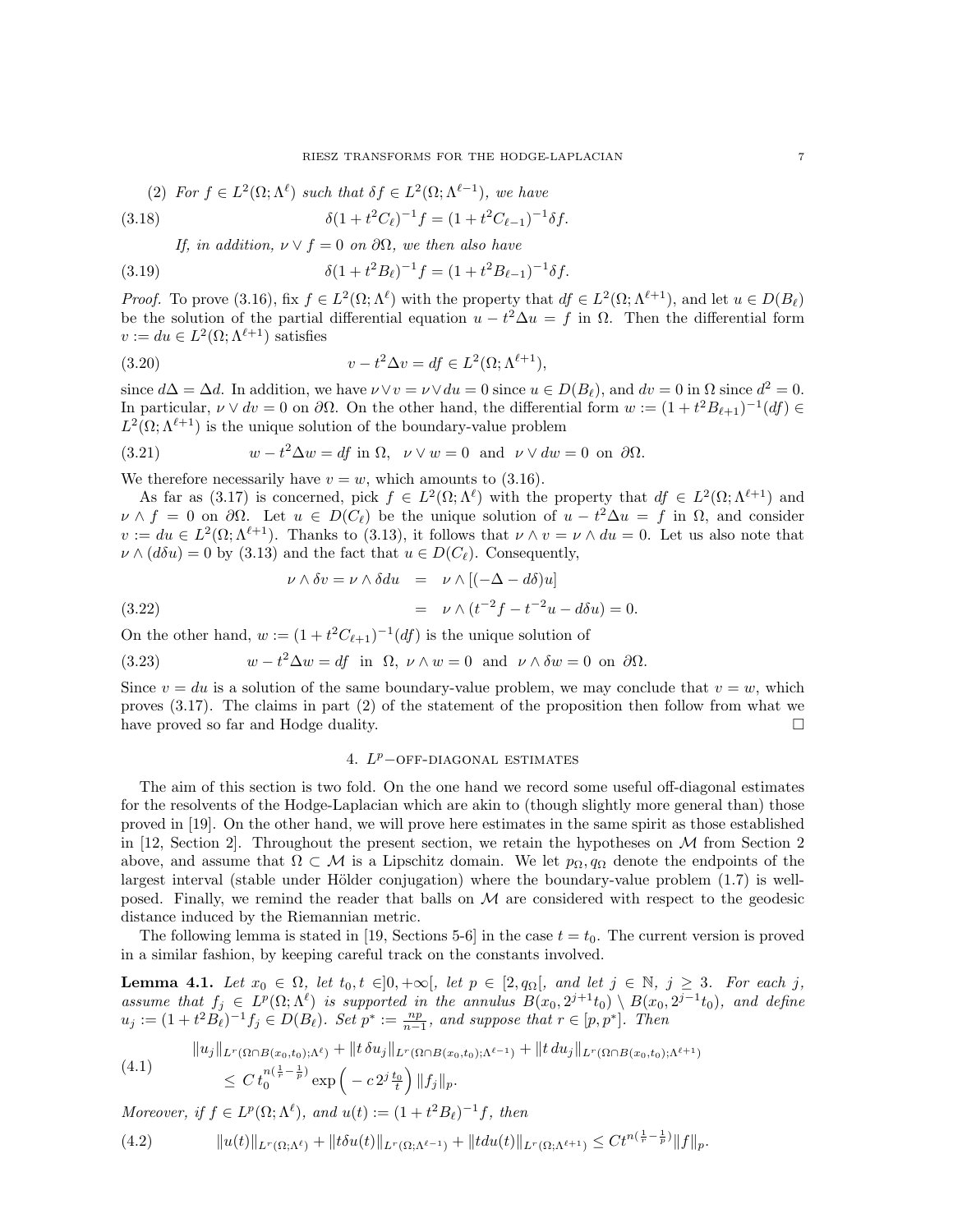Our next result is similar to Lemma 2.3 in [12], and essentially states that the class of operators satisfying off-diagonal estimates is stable under composition.

**Lemma 4.2.** Let  $x_0 \in \Omega$ , let  $t_0 \in ]0, +\infty[$  and let  $p \in [2, q_{\Omega}[\Omega]$ . Let  $\{T_t; t > 0\}$  and  $\{S_s; s > 0\}$  be two families of operators, uniformly bounded in  $L^q(\Omega; \Lambda^\ell)$  for  $p \leq q \leq r \leq p^* = \frac{np}{n-1}$  and satisfying, for  $f_j \in L^p(\Omega; \Lambda^{\ell})$  supported in  $B(x_0, 2^{j+1}t_0) \setminus B(x_0, 2^{j-1}t_0)$ ,  $j \geq 3$ , the estimates

(4.3) 
$$
||T_t f_j||_{L^r(\Omega \cap B(x_0, t_0); \Lambda^{\ell})} \leq C_1 \exp\left(-c_1 2^j \frac{t_0}{t}\right) t_0^{n(\frac{1}{r} - \frac{1}{p})} ||f_j||_p, \quad t > 0,
$$

and

(4.4) 
$$
||S_s f_j||_{L^r(\Omega \cap B(x_0, t_0); \Lambda^{\ell})} \leq C_2 \exp\left(-c_2 2^j \frac{t_0}{s}\right) t_0^{n(\frac{1}{r} - \frac{1}{p})} ||f_j||_p, \quad s > 0.
$$

Then for each for  $j \geq 6$  we have

$$
(4.5) \t\t\t\t||T_tS_sf_j||_{L^r(\Omega \cap B(x_0,t_0);\Lambda^{\ell})} \leq C \exp\left(-c2^j \frac{t_0}{\max\{t,s\}}\right) t_0^{n(\frac{1}{r}-\frac{1}{p})} \|f_j\|_p, \quad t,s > 0.
$$

*Proof.* Let  $j \geq 6$  and  $G = B(x_0, 2^{j-3}t_0)$ . Fix  $r \in [p, p^*]$ . We decompose  $S_s f_j$  into two terms  $g_j = S_s f_j \chi_{\Omega \cap G}$  and  $h_j = S_s f_j \chi_{\Omega \setminus G}$ . We have

$$
(4.6)
$$
\n
$$
||T_{t}g_{j}||_{L^{r}(\Omega \cap B(x_{0},t_{0});\Lambda^{\ell})} \leq ||g_{j}||_{r}
$$
\n
$$
\leq ||S_{s}f_{j}||_{L^{r}(\Omega \cap B(x_{0},2^{j-3}t_{0});\Lambda^{\ell})}
$$
\n
$$
\leq C_{2}e^{-c_{2}2^{3}}\frac{t_{1}}{s}t_{1}^{n(\frac{1}{r}-\frac{1}{p})}||f_{j}||_{p}
$$
\n
$$
\leq C_{2}e^{-c_{2}2^{j}}\frac{t_{0}}{s}t_{0}^{n(\frac{1}{r}-\frac{1}{p})}||f_{j}||_{p}.
$$

The first inequality is obtained thanks to the uniform boundedness of  $\{T_t; t > 0\}$  in L<sup>r</sup>. The second inequality is an equality, using the definition of  $g_j$ . The third inequality is obtained by applying (4.4) written for  $t_1$  (in place of  $t_0$ ) and  $j = 3$ . The last inequality is obtained by choosing  $t_1 = 2^{j-3}t_0$  and the fact that  $r > p$ , so that  $2^{n(j-3)(\frac{1}{r}-\frac{1}{p})} \leq 1$ . Next, we decompose  $h_j$  the following way

(4.7) 
$$
h_j = \sum_{\substack{k=j-2 \ \infty}}^{\infty} h_j^{(k)} = \sum_{\substack{k=j-2 \ k=j-2}}^{\infty} S_s f_j \chi_{\Omega \cap (B(x_0, 2^k t_0) \setminus B(x_0, 2^{k-1} t_0))}.
$$

We have then

$$
\|T_{t}h_{j}\|_{L^{r}(B(x_{0},t_{0});\Lambda^{\ell})} \leq \sum_{k=j-2}^{(1)} \|T_{t}h_{j}^{(k)}\|_{L^{r}(\Omega \cap B(x_{0},t_{0});\Lambda^{\ell})}
$$
\n
$$
\leq C_{1}t_{0}^{n(\frac{1}{r}-\frac{1}{p})}\sum_{k=j-2}^{\infty} \exp\left(-c_{1}2^{k}\frac{t_{0}}{t}\right)\|h_{j}^{(k)}\|_{p}
$$
\n
$$
(4.8) \leq C_{1}t_{0}^{n(\frac{1}{r}-\frac{1}{p})}\exp\left(-c_{1}2^{j-3}\frac{t_{0}}{t}\right)\left(\sum_{k=1}^{\infty} \exp\left(-c_{1}2^{j-3}(2^{k}-1)\frac{t_{0}}{t}\right)\right)
$$
\n
$$
\times \|S_{s}f_{j}\|_{L^{p}((\Omega \cap B(x_{0},2^{k+j-3}t_{0}))\setminus B(x_{0},2^{k+j-4}t_{0}));\Lambda^{\ell})}
$$
\n
$$
\leq C_{1}t_{0}^{n(\frac{1}{r}-\frac{1}{p})}\exp\left(-c_{1}2^{j-3}\frac{t_{0}}{t}\right)\|S_{s}f_{j}\|_{L^{p}(\Omega \setminus G;\Lambda^{\ell})}
$$
\n
$$
\leq C t_{0}^{n(\frac{1}{r}-\frac{1}{p})}\exp\left(-c_{2}2^{j}\frac{t_{0}}{t}\right)\|f_{j}\|_{L^{p}(\Omega; \Lambda^{\ell})}.
$$

The first inequality comes from the decomposition (4.7). The second inequality is obtained by applying (4.3) for each  $h_j^{(k)}$ . The third inequality is an equality (replacing k by  $k - j + 3$ ), the fourth inequality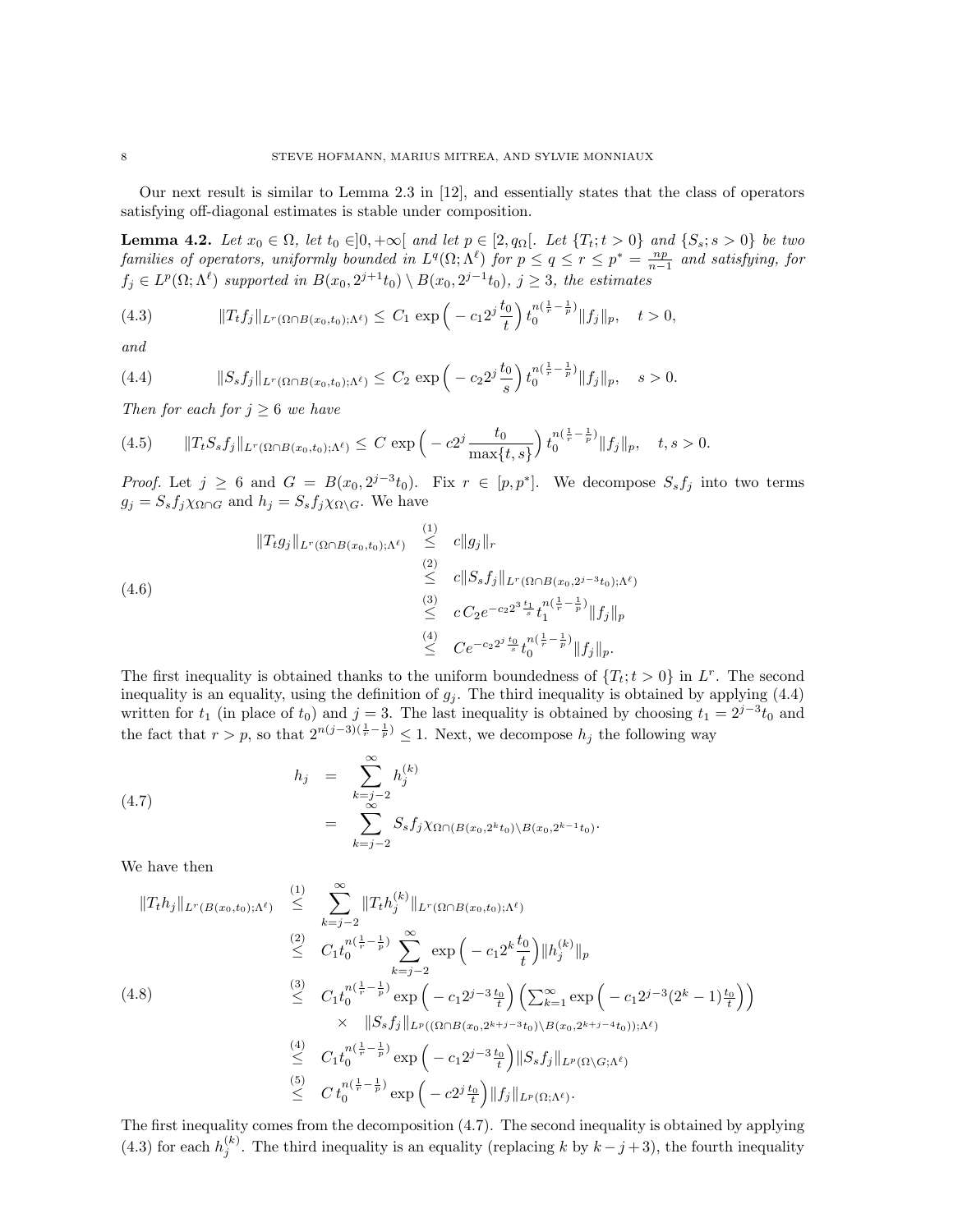comes from the fact that  $e^{-c_1 2^{j-3}(2^k-1)\frac{t_0}{t}} \leq 1$  for all  $k \geq 1$ , and that the complement of G in M is

$$
\mathcal{M}\setminus G=\bigcup_{k=1}^{\infty}B(x_0, 2^{k+j-3}t_0)\setminus B(x_0, 2^{k+j-4}t_0).
$$

Finally, the fifth inequality comes from the uniform boundedness of the operators  $S_s$ ,  $s > 0$  and by denoting  $c = 2^{-3}c_1$ . Putting (4.6) and (4.8) together, we get (4.5). □

We now state a corollary of the previous two lemmata, that will be useful in the sequel. Set

$$
R(t) := (1 + t^2 B_\ell)^{-1}.
$$

**Corollary 4.3.** There exists  $q < 2$  such that if  $f \in L^q(\Omega; \Lambda^{\ell})$ , and if  $f_j \in L^q(\Omega; \Lambda^{\ell})$  is supported in the annulus  $B(x_0, 2^{j+1}t) \setminus B(x_0, 2^{j-1}t)$ , then for every  $i \in \mathbb{N}$ ,

(4.9) 
$$
\| (R(t))^i f \|_{L^2(\Omega; \Lambda^{\ell})} \leq C_i t^{n(\frac{1}{2} - \frac{1}{q})} \| f \|_q.
$$

and

(4.10) 
$$
\| (R(t))^i f_j \|_{L^2(\Omega \cap B(x_0,t); \Lambda^{\ell})} \leq C_i t^{n(\frac{1}{2} - \frac{1}{q})} \exp(-c 2^j) \| f_j \|_q.
$$

*Proof.* Let  $2 < p < q_\Omega$  and set  $p^* := \frac{np}{n-1}$  as above. A simple iteration argument shows that (4.2) holds for each  $r \in [p, p^*]$ , with  $R(t)^i$  in place of  $R(t)$ . Since the resolvent is self-adjoint, dualizing the latter estimate with  $r = p^*$  yields

(4.11) 
$$
\| (R(t)^{i} f \|_{L^{p'}(\Omega; \Lambda^{\ell})} \leq C t^{n \left( \frac{1}{p'} - \frac{1}{(p^*)'} \right)} \| f \|_{(p^*)'}.
$$

The case  $p = 2 = p'$  is (4.9). Moreover, by Lemma 4.2, we have that (4.1) also holds with  $(R(t))^i$ in place of  $R(t)$ . This fact, plus (4.11) with  $p' < 2$ , yield the second conclusion of the corollary by a straightforward interpolation argument. We omit the details.

We conclude this section with two more corollaries that will be useful in the sequel. To set the stage, we introduce some notation. Given a measurable set  $E \subset \mathcal{M}$ , we denote by  $|E|$  its Riemannian volume, i.e.,  $|E| := \int_{\mathcal{M}} \chi_E d\lambda_{\mathcal{M}}$ , where  $\chi_E$  denotes the characteristic function of E, and where  $d\lambda_{\mathcal{M}}$  is the Borel measure induced by the volume form as described in Section 2. When equipped with the geodesic distance and the measure  $d\lambda_{\mathcal{M}}$ , the Lipschitz domain  $\Omega \subset \mathcal{M}$  becomes a space of homogeneous type. In fact, we have the Ahlfors-David condition

(4.12) 
$$
|B_{\Omega}(x,r)| \approx r^n, \qquad 0 < r < 4 \operatorname{diam}(\Omega),
$$

where we have set

(4.13) 
$$
B_{\Omega}(x,r) := \{ y \in \Omega : \text{dist}(x,y) < r \} = B(x,r) \cap \Omega,
$$

and where the implicit constants depend only on intrinsic properties of  $M$ , and on the Lipschitz character of  $\Omega$ . In particular, (4.12) implies the doubling property

(4.14) 
$$
|B_{\Omega}(x, 2r)| \le C|B_{\Omega}(x,r)|, \quad \text{for every } x \in \Omega, 0 < r < \text{diam}(\Omega).
$$

We now define the non-centered Hardy-Littlewood maximal function (relative to  $\Omega$ ) by

(4.15) 
$$
M_{\Omega}f(x) := \sup_{x \in B_{\Omega}} \left( \frac{1}{|B_{\Omega}|} \int_{B_{\Omega}} |f(y)| d\lambda_{\mathcal{M}} \right), \qquad x \in \Omega,
$$

where the supremum runs over all " $\Omega$  balls"  $B_{\Omega} := B_{\Omega}(z, r)$  containing x, such that  $z \in \Omega$  and  $0 < r < 2 \text{diam}(\Omega)$ . We note that by the doubling property (4.14),  $M_{\Omega}$  is bounded on  $L^p(\Omega)$  whenever  $1 < p \leq \infty$  and, corresponding to  $p = 1$ , is of weak-type  $(1, 1)$ .

Recall that  $R(t) := (1 + t^2 B_\ell)^{-1}$ . We have the following

Corollary 4.4. Let  $x \in \Omega$ ,  $t > 0$ , and set  $B := B(x,t)$ ,  $B_{\Omega} := B \cap \Omega$ . Suppose that  $p \in [2, q_{\Omega}],$  and that  $r \in [p, p^*]$ , with  $p^* := \frac{np}{n-1}$ . Then for  $f \in L^p(\Omega; \Lambda^{\ell})$ , and for each  $i \in \mathbb{N}$ , we have

$$
\left(\frac{1}{|B_{\Omega}|}\int_{B_{\Omega}}\left|\left(R(t)\right)^{i}f\right|^{r}d\lambda_{\mathcal{M}}\right)^{1/r}\leq C_{i}\operatorname{ess\,inf}_{B_{\Omega}}\left(M_{\Omega}(|f|^{p})\right)^{1/p}.
$$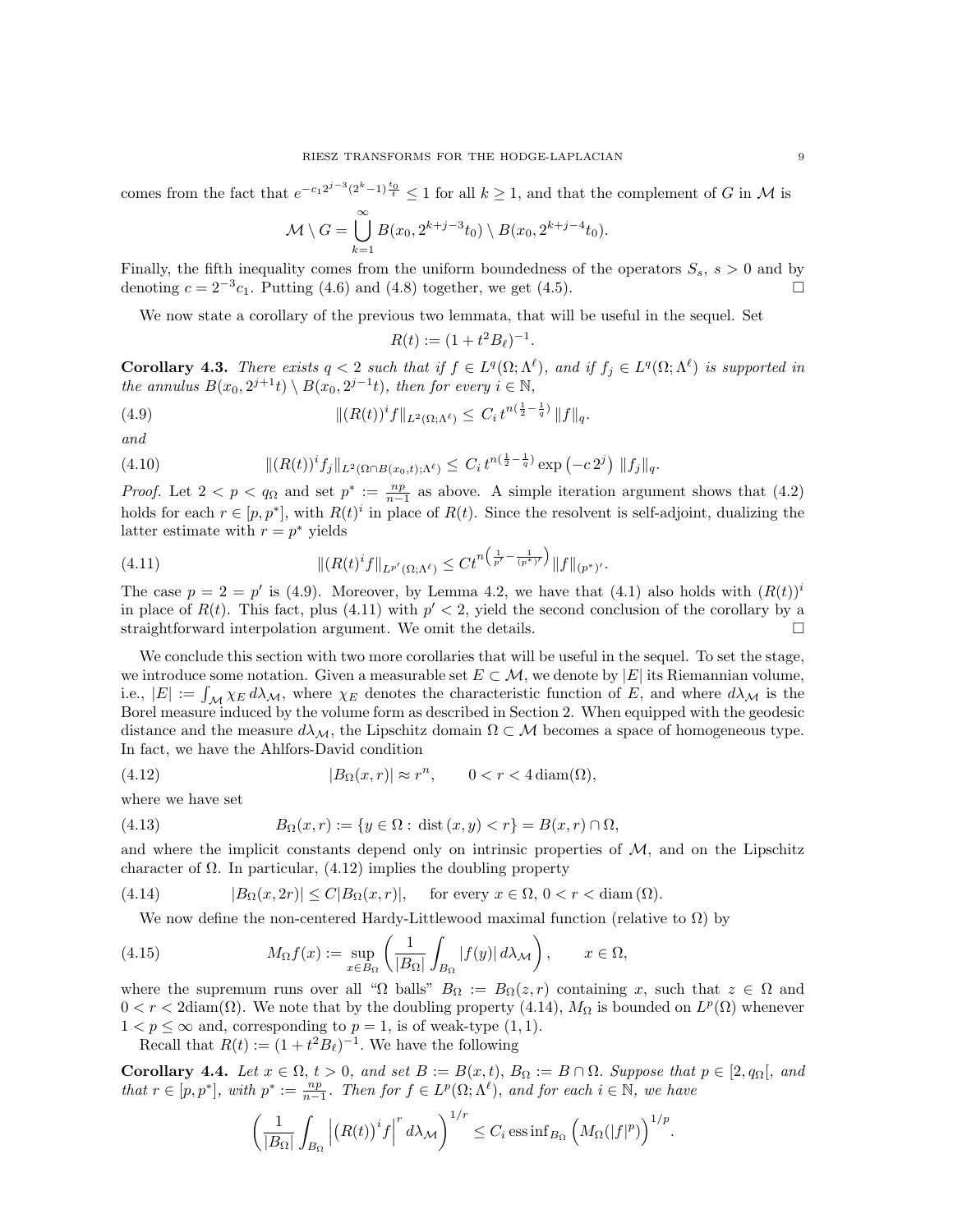*Proof.* Let  $f \in L^p(\Omega; \Lambda^\ell)$ . Given a ball  $B_\Omega = B_\Omega(x, t) = B(x, t) \cap \Omega$ , set

(4.16) 
$$
S_0(B_{\Omega}) := B_{\Omega}, \qquad S_j(B_{\Omega}) := B_{\Omega}(x, 2^{j}t) \setminus B_{\Omega}(x, 2^{j-1}t), \quad j \in \mathbb{N}.
$$

Let  $J_{max}$  denote the largest j such that  $2^{j}t \leq 2 \text{ diam }\Omega$  (so that  $S_j(B_{\Omega})$  is non-empty). Let  $\chi_{S_j(B_{\Omega})}$ denote the characteristic function of  $S_j(B_{\Omega})$ , and set  $f_j := f \chi_{S_j(B_{\Omega})}$ . Then, using (4.12), Lemma 4.1 and Lemma 4.2, we obtain

$$
(4.17) \quad \left(\frac{1}{|B_{\Omega}|}\int_{B_{\Omega}}\left|\left(R(t)\right)^{i}f\right|^{r}d\lambda_{\mathcal{M}}\right)^{1/r} \leq \sum_{j=0}^{J_{max}}t^{-n/r}\left(\int_{B_{\Omega}}\left|\left(R(t)\right)^{i}f_{j}\right|^{r}d\lambda_{\mathcal{M}}\right)^{1/r}
$$

$$
\leq C\sum_{j=0}^{J_{max}}\exp(-c2^{j})t^{-n/p}\left(\int_{S_{j}(B_{\Omega})}|f_{j}|^{p}d\lambda_{\mathcal{M}}\right)^{1/p}
$$

$$
\leq C\sum_{j=0}^{J_{max}}2^{jn/p}\exp(-c2^{j})\left(\frac{1}{|B_{\Omega}(x,2^{j}t)|}\int_{B_{\Omega}(x,2^{j}t)}|f|^{p}d\lambda_{\mathcal{M}}\right)^{1/p}.
$$

Since  $B_{\Omega}(x,t)$  is contained in each of the balls  $B_{\Omega}(x, 2^{j}t)$ ,  $j \geq 0$ , the desired bound in terms of the non-centered maximal function follows readily.

### Finally, we have

Corollary 4.5. Let  $x \in \Omega$ ,  $t > 0$ , and set  $B := B(x,t)$ ,  $B_{\Omega} := B \cap \Omega$ . Let  $q < 2$  be as in Corollary 4.3. Then for  $f \in L^q(\Omega; \Lambda^\ell)$ , and for each  $i \in \mathbb{N}$ , we have

$$
\left(\frac{1}{|B_{\Omega}|}\int_{B_{\Omega}}\left|\left(R(t)\right)^{i}f\right|^{2}d\lambda_{\mathcal{M}}\right)^{1/2}\leq C_{i}\,\mathrm{ess}\inf_{B_{\Omega}}\left(M_{\Omega}(|f|^{q})\right)^{1/q}.
$$

Sketch of proof. The proof follows that of the previous corollary mutatis mutandi, using Corollary 4.3 in place of the two lemmata. We omit the details.  $\Box$ 

### 5. The boundedness of the Riesz transform

We retain the same assumptions that we imposed on  $\mathcal{M}, \Omega, p_{\Omega}, q_{\Omega}$  in § 4. Here we shall present the proof of Theorem 1.1. In fact, we only discuss the case of the Riesz transform (1.24), since (1.25) is handled similarly, while  $(1.26)-(1.27)$  are the Hodge duals of  $(1.24)-(1.25)$ . For the convenience of the reader we state the targeted case in more precise form.

**Theorem 5.1.** Assume that  $b_{\ell}(\Omega) = 0$ . Then for  $p \in (q_{\Omega}^*)'$ ,  $q_{\Omega}^*$ , where  $q_{\Omega}^* = \frac{n q_{\Omega}}{n-1}$  and  $\frac{1}{q_{\Omega}^*} + \frac{1}{(q_{\Omega}^*)'} = 1$ , the Riesz transform  $T := dB_{\ell}^{-\frac{1}{2}}$  extends to a bounded operator in  $L^p(\Omega; \Lambda^{\ell})$ .

Proof. The strategy of the proof is to implement the following bootstrap scheme: Assume that for a given index  $p \in [2, q_{\Omega}]$  the operator T is bounded on  $L^q(\Omega; \Lambda^{\ell})$  for every  $q \in [p', p]$ , and set  $p^* := \frac{np}{n-1}$ and  $\frac{1}{p^*} + \frac{1}{(p^*)'} = 1$ . Then T is of weak type  $((p^*)', (p^*)')$ , i.e., there exists a constant  $C > 0$  independent of f such that

(5.1) 
$$
\sup_{\alpha>0} \alpha^{(p^*)'} |\{x \in \Omega : |Tf(x)| > \alpha\}| \le C \|f\|_{(p^*)'},
$$

(where, generally speaking,  $\|\cdot\|_p$  denotes the norm in  $L^p(\Omega;\Lambda^{\ell})$ ). We will prove this in 5 steps, but first, we discuss certain preliminary matters.

As noted above, our domain  $\Omega$  is a space of homogeneous type when equipped with the geodesic distance and the measure induced by the volume element. In particular, there exists a family of dyadic "cubes" à la M. Christ [3]. Adapted to our context, Christ's result yields, in particular, the following:

**Lemma 5.2.** There exist constants  $a_0 > 0$ ,  $\eta > 0$  and  $C_1 < \infty$  such that for each  $j \in \mathbb{Z}$ , there is a collection of open sets ("cubes")  $\mathbb{D}_j := \{Q^j_\gamma \subset \Omega : \gamma \in I_j\}$ , where  $I_j$  denotes some (possibly finite) index set depending on j, satisfying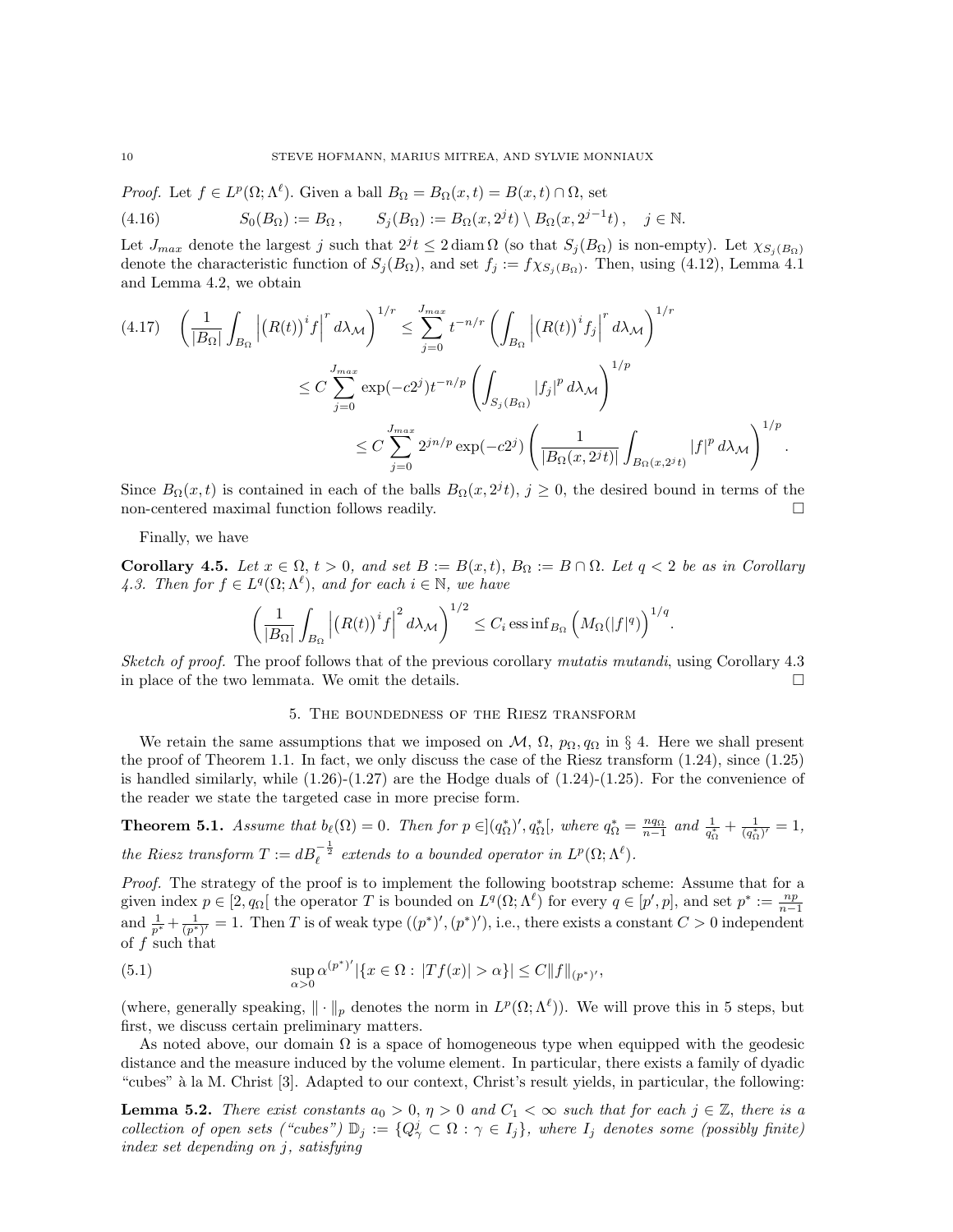- (i)  $|\Omega \setminus \cup_{\gamma} Q_{\gamma}^j| = 0$  for all  $j \in \mathbb{Z}$
- (ii) If  $i \geq j$  then either  $Q^i_\beta \subset Q^j_\gamma$  or  $Q^i_\beta \cap Q^j_\gamma = \emptyset$ .
- (iii) For each  $(j, \gamma)$  and each  $i < j$ , there is a unique  $\beta$  such that  $Q^j_{\gamma} \subset Q^i_{\beta}$ .
- (iv) Diameter  $(Q^j_\gamma) \leq C_1 2^{-j}$ .
- (v) Each  $Q^j_\gamma$  contains some ball  $B_\Omega(z^j_\gamma, a_0 2^{-j})$ .
- $f(vi) \left|\{x \in Q^j_\gamma : \text{dist}(x, \Omega \setminus Q^j_\gamma) \leq \tau 2^{-k}\}\right\| \leq C_1 \tau^{\eta} |Q^j_\gamma|$ , for all  $k, \gamma$  and for all  $\tau > 0$ .

Remark 1. In the setting of a general space of homogeneous type, the dyadic parameter 1/2 should be replaced by some constant  $\delta \in (0,1)$ . It is a routine matter to verify that one may take  $\delta = 1/2$  in the presence of the Ahlfors-David property (4.12).

Remark 2. For our purposes, we may ignore those  $j \in \mathbb{Z}$  such that  $2^{-j} \geq 4a_0^{-1}$  diam( $\Omega$ ).

Remark 3. We shall denote by  $\mathbb D$  the collection of all relevant  $Q^j_\alpha$ , i.e.,  $\mathcal D := \cup_{j:2^{-j} \le 4a_0^{-1} \text{diam}(\Omega)} \mathbb D_j$ .

Observe that properties (iv) and (v) imply that for each cube  $Q \in \mathbb{D}_j$ , with  $2^{-j} \leq 4a_0^{-1}$ diam( $\Omega$ ), there is a ball  $B_{\Omega}(x,r)$  such that  $r \approx 2^{-j} \approx \text{diam}(Q)$  and

(5.2) 
$$
B_{\Omega}(x,cr) \subset Q \subset B_{\Omega}(x,r),
$$

for some uniform (and harmless) constant c. We shall write

$$
(5.3) \t\t B_{\Omega}(x,r) \approx Q
$$

when  $B_{\Omega}(x, r)$  is the ball corresponding to Q for which (5.2) holds.

With these preliminaries at hand, we now turn to the main steps of the proof of Theorem 5.1. As mentioned in the introduction, the proof is based on the techniques in [1], [2], and [12].

For each  $q \in [2, p]$ , we denote by  $K_q$  the norm of T in  $L^q(\Omega; \Lambda^{\ell})$ . In the sequel, for simplicity of notation, we agree to abbreviate

$$
d\lambda_{\mathcal{M}}(x) =: dx.
$$

**Step 1.** We fix an arbitrary number  $\alpha > 0$ . Let  $f \in L^{(p^*)'}(\Omega; \Lambda^{\ell}) \cap L^2(\Omega; \Lambda^{\ell})$ , which is dense in  $L^{(p^*)'}(\Omega;\Lambda^{\ell})$ . As in [12], we then use a version of the Calderón-Zygmund decomposition for  $|f|^{(p^*)'}$  at height  $\alpha^{(p^*)'}$ . More precisely, by Whitney's covering lemma (which, as is well known, extends to the present setting by virtue of the existence of Christ's dyadic grid), there exists a collection of pairwise disjoint cubes  $Q_k \in \mathbb{D}$ ,  $k \geq 1$  such that, up to a set of measure zero,

(5.4) 
$$
\{x \in \Omega : M_{\Omega}(|f|^{(p^*)'}) (x)^{(p^*)'} > \alpha\} = \bigcup_{k \ge 1} Q_k,
$$

and

(5.5) 
$$
\left(\frac{1}{|Q_k|}\int_{Q_k} |f(x)|^{(p^*)'} dx\right)^{\frac{1}{(p^*)'}} \leq C\alpha.
$$

We then write  $f = g + \sum$  $k \geq 1$  $b_k$  where

(5.6) 
$$
g = f \chi_{\left(\Omega \setminus \bigcup_{k \ge 1} Q_k\right)} \quad \text{and} \quad b_k = f \chi_{Q_k}, \quad k \ge 1.
$$

Then we have  $|g(x)| \leq c\alpha$  for almost every  $x \in \Omega$  and  $||g||_{(p^*)'} \leq ||f||_{(p^*)'}$ . Since  $b_k = f$  on  $Q_k$ , we also have

(5.7) 
$$
\left(\frac{1}{|Q_k|}\int_{Q_k} |b_k(x)|^{(p^*)'} dx\right)^{\frac{1}{(p^*)'}} \leq C\alpha.
$$

Moreover, qualitatively  $f \in L^2(\Omega; \Lambda^{\ell})$ , although of course its  $L^2$  bound will never enter quantitatively into our estimates. Consequently, by construction,  $b = \sum b_k$  converges in  $L^2$ . We shall use this fact in the sequel to justify certain formal manipulations in the proof.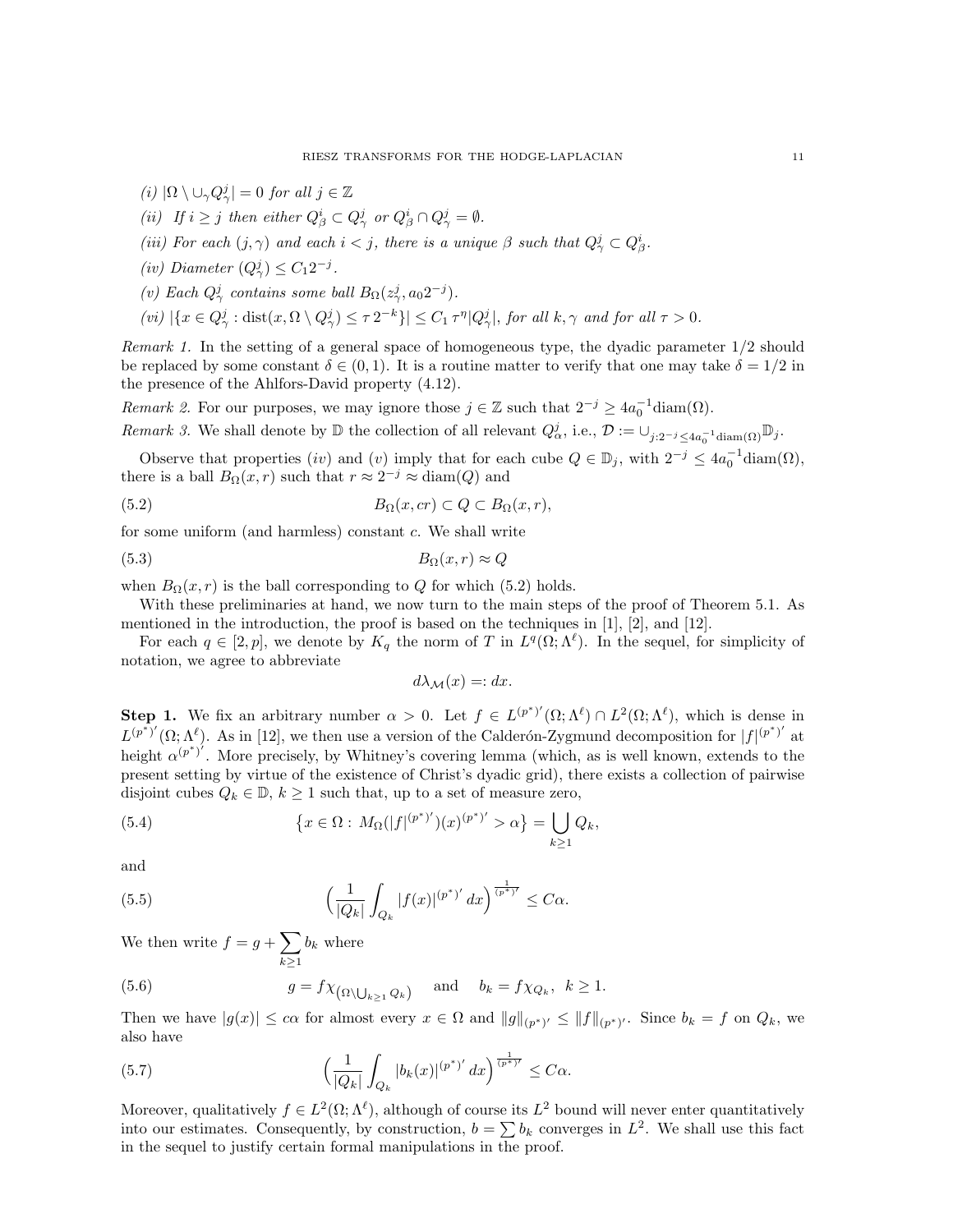Step 2. We now decompose Tf as follows. For each  $k \geq 1$ , let  $B_{\Omega}(x_k, t_k) \approx Q_k$  in the sense of (5.3), so that  $t_k \approx \text{diam } Q_k$ . We then write

(5.8) 
$$
Tf = Tg + T\left(\sum_{k\geq 1} b_k\right)
$$

$$
= Tg + T\left(\sum_{k\geq 1} (1 - (1 - R_k)^m) b_k\right) + T\left(\sum_{k\geq 1} (1 - R_k)^m b_k\right) =: I + II + III,
$$

where

$$
R_k := R(t_k) := (1 + t_k^2 B_\ell)^{-1},
$$

and where m is a fixed positive integer such that  $m > n/(2p)$ . For future reference, we note that

(5.9) 
$$
III = \sum_{k \ge 1} T(1 - R_k)^m b_k.
$$

Indeed, as observed above (cf. the discussion immediately following (5.7)), we have that  $\sum b_k$  converges in  $L^2(\Omega;\Lambda^{\ell})$ , by virtue of our qualitative assumption that  $f \in L^2(\Omega;\Lambda^{\ell})$ . Moreover, we claim that for each  $i = 1, 2, ..., m$  fixed,

(5.10) 
$$
\sum_{k\geq 1} (R_k)^i b_k
$$
 converges in  $L^2(\Omega; \Lambda^{\ell})$ .

Momentarily taking this claim for granted, we have that  $\sum_{k\geq 1} (1 - R_k)^m b_k$  also converges in  $L^2$ , and we may then commute T with the sum to obtain (5.9), since T is bounded on  $L^2(\Omega; \Lambda^{\ell})$ . We defer the proof of (5.10) until the end of the paper.

Following the standard approach, we may now write

$$
|\{x \in \Omega : |Tf| > \alpha\}| \le |\{x \in \Omega : |I| > \alpha/3\}| + |\{x \in \Omega : |II| > \alpha/3\}| + |\{x \in \Omega : |III| > \alpha/3\}|;
$$

the contribution of  $I$  is then handled by a variant of the usual argument, using Tchebychev's inequality with exponent  $p'$ , the known  $L^{p'}$  boundedness of T, and the fact that

$$
\int_{\Omega}|g|^{p'}\leq C\alpha^{p'-(p^*)'}\int_{\Omega}|g|^{(p^*)'}\leq C\alpha^{p'-(p^*)'}\|f\|^{(p^*)'}_{(p^*)'}.
$$

We omit the routine details.

It therefore remains to deal with II and III.

Step 3. Next, we consider the contribution of II. Since

(5.11) 
$$
(1 - (1 - R_k)^m) = \sum_{i=1}^m C_{m,i} (R_k)^i,
$$

it is enough to prove that  $\sum_{k\geq 1} (R_k)^i b_k \in L^{p'}(\Omega;\Lambda^{\ell})$  with a suitable bound, for all  $i \in \{1, ..., m\}$ . Indeed, the contribution of term  $II$  may then be handled exactly like that of  $I$ . To this end, fix  $h \in L^p(\Omega; \Lambda^\ell) \cap L^2(\Omega; \Lambda^\ell)$  with  $||h||_p = 1$ . By (5.10) and the self-adjointness of the resolvents, we have

(5.12) 
$$
\int_{\Omega} h\left(\sum_{k\geq 1} (R_k)^{i} b_k\right) = \sum_{k\geq 1} \int_{\Omega} h\left((R_k)^{i} b_k\right) = \sum_{k\geq 1} \int_{Q_k} \left((R_k)^{i} h\right) b_k.
$$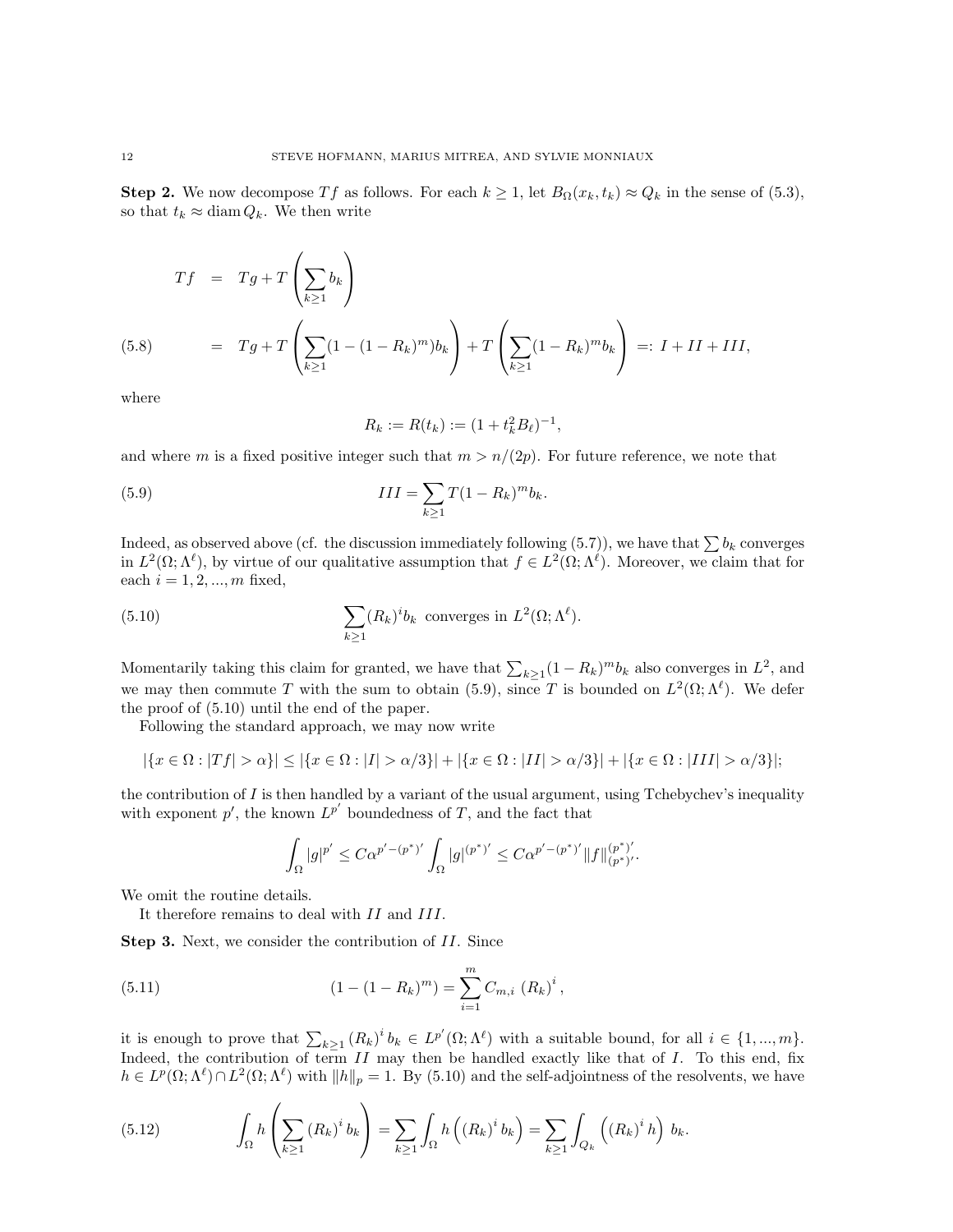At this point, we proceed as in [12, p. 511]. We recall that for each  $k \ge 1$ , there is an " $\Omega$ -ball"  $B_{\Omega}(x_k, t_k) \approx Q_k$  in the sense of (5.2)-(5.3). By (5.12), we have

$$
\left| \left\langle h, \sum_{k \geq 1} (R_k)^i b_k \right\rangle \right| \leq \sum_{k \geq 1} |Q_k|^{1/p^*} \|b_k\|_{(p^*)'} \left( \frac{1}{|Q_k|} \int_{Q_k} |(R_k)^i h|^{p^*} \right)^{1/p^*}
$$
  
\n
$$
\leq \sum_{k \geq 1} C\alpha |Q_k| \left( \operatorname{ess\,inf}_{Q_k} [M_\Omega(|h|^p)]^{\frac{1}{p}} \right)
$$
  
\n
$$
\leq \sum_{k \geq 1} C\alpha \int_{Q_k} [M_\Omega(|h|^p)]^{\frac{1}{p}}
$$
  
\n
$$
\leq C\alpha \int_{\bigcup_{k \geq 1} Q_k} [M_\Omega(|h|^p)]^{\frac{1}{p}}
$$
  
\n
$$
\leq C\alpha \left| \bigcup_{k \geq 1} Q_k \right|^{\frac{1}{p'}} \| |h|^p \|_1^{\frac{1}{p}}
$$
  
\n(5.13)  
\n
$$
\leq C\alpha \left| \{ x \in \Omega : (M_\Omega(|f|^{(p^*)'})(x))^{\frac{1}{(p^*)}} > \alpha \} \right|^{\frac{1}{p'}},
$$

where in the second line we have used (5.7) and Corollary 4.4, taking  $B_{\Omega} = B_{\Omega}(x_k, t_k) \approx Q_k$ ; the third and fourth lines are trivial; line 5 is Kolmogorov's characterization of weak- $L^1$  (see, e.g., [6], p. 102), and the last inequality is just the definition of the cubes  $Q_k$  in (5.4) and the fact that  $||h||_p = 1$ . Taking a supremum over all h as above, we obtain that for each  $i \in \{1, ..., m\}$ ,

$$
\Big\|\sum_{k\geq 1} (R_k)^i b_k \Big\|_{p'}^{p'} \leq C\alpha^{p'} \Big|\{x\in \Omega:\,(M_{\Omega}(|f|^{(p^*)'})(x))^{\frac{1}{(p^*)'}} > \alpha\}\Big|.
$$

Thus, since  $T: L^{p'} \to L^{p'}$ , we have

$$
\left| \left\{ x \in \Omega : \left| T \left( \sum_{k \ge 1} (R_k)^i b_k \right) (x) \right| > c\alpha \right\} \right| \le C \left| \left\{ x \in \Omega : (M_\Omega(|f|^{(p^*)'}) (x))^\frac{1}{(p^*)'} > \alpha \right\} \right|
$$
\n
$$
\le C\alpha^{-(p^*)'} \|f\|_{(p^*)'}^{(p^*)'},
$$
\n(5.14)

where in the last inequality we have used the weak-type  $(1,1)$  bound for  $M_{\Omega}$ . In turn, we obtain

(5.15) 
$$
\left| \left\{ x \in \Omega : |II| > \frac{\alpha}{3} \right\} \right| \leq C \, \alpha^{-(p^*)'} \| f \|_{(p^*)'}^{(p^*)'}
$$

as desired.

Step 4. It remains to estimate term III. Let  $B_{\Omega}(x_k, t_k) \approx Q_k$  retain the same significance as in Step 3 (cf. (5.2), (5.3)). We set

$$
E_{\alpha}^* := \Omega \setminus \left( \bigcup_{k} B_{\Omega}(x_k, 8t_k) \right),
$$

and by the usual argument involving the doubling property, it is enough to show that

(5.16) 
$$
\left| \{ x \in E_{\alpha}^* : |III| > \alpha/3 \} \right| \leq C \, \alpha^{-(p^*)'} \| f \|_{(p^*)'}^{(p^*)'}
$$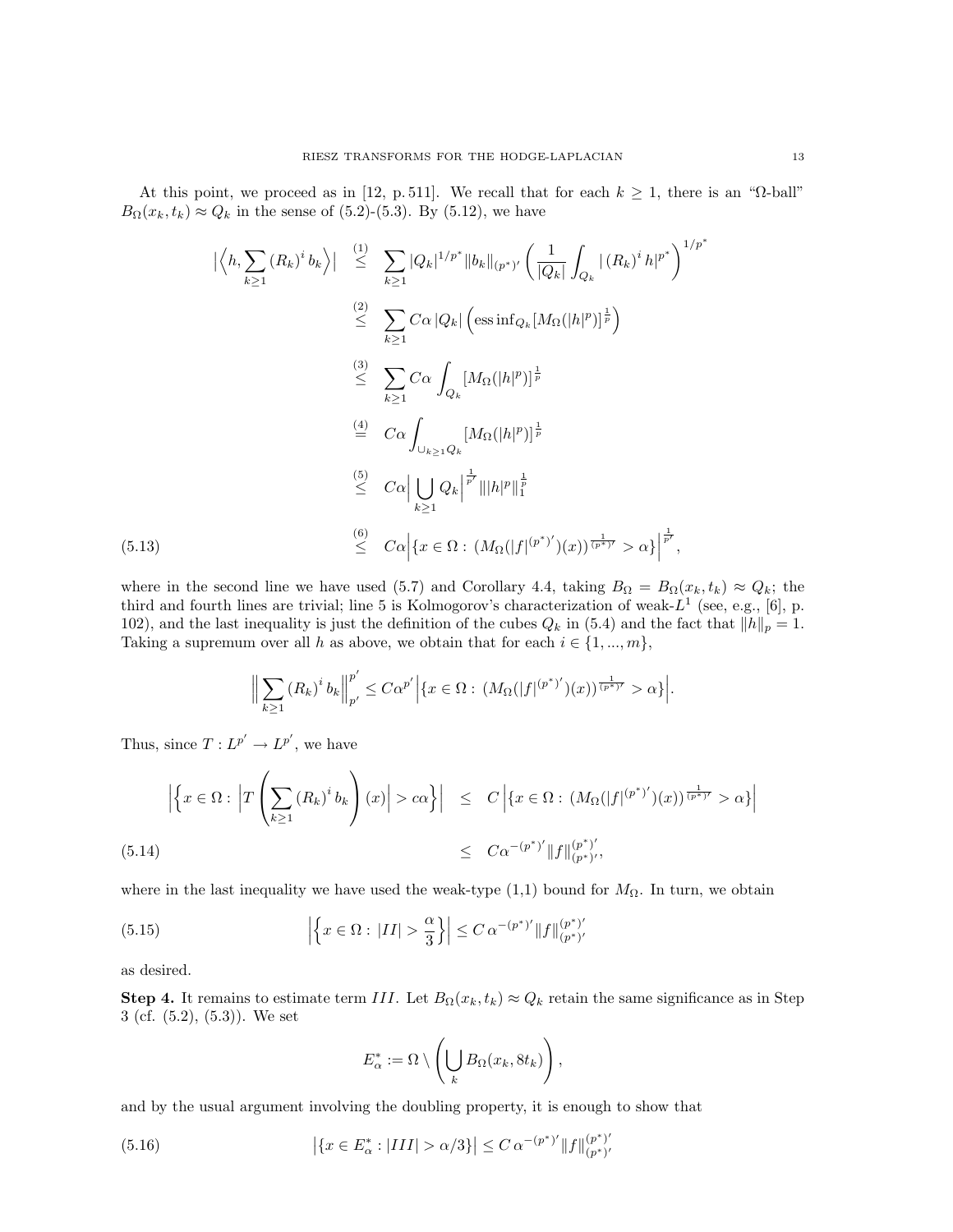We decompose the operator  $T$  as follows: for each  $k \geq 1$  we write

$$
T = c_{m+1} \int_0^{\infty} dR(t)^{m+1} dt
$$
  
=  $c_{m+1} \int_0^{2t_k} dR(t)^{m+1} dt + c_{m+1} \int_{2t_k}^{\infty} dR(t)^{m+1} dt$   
=:  $T_1^{(k)} + T_2^{(k)}$ 

where

(5.17)

(5.18) 
$$
c_{m+1} := \left(\int_0^\infty (1+t^2)^{-(m+1)} dt\right)^{-1} \text{ and } R(t) := (1+t^2 B_\ell)^{-1}.
$$

Accordingly, bearing in mind (5.9), we obtain that  $III = III_1 + III_2$ , where

$$
III_1 := \sum_{k \ge 1} T_1^{(k)} (1 - R_k)^m b_k \qquad III_2 := \sum_{k \ge 1} T_2^{(k)} (1 - R_k)^m b_k
$$

and it is enough to show that

(5.19) 
$$
\left| \{ x \in E_{\alpha}^* : |III_1| > \alpha/6 \} \right| \leq C \, \alpha^{-(p^*)'} \| f \|_{(p^*)'}^{(p^*)'},
$$

and similarly for  $III<sub>2</sub>$ .

Let us consider first the contribution of the term  $III_1$ . By Tchebychev's inequality, it suffices to prove that

(5.20) 
$$
||III_1||_{L^{p'}(E^*_{\alpha})}^{p'} \leq C \alpha^{p'-(p^*)'} ||f||_{(p^*)'}^{(p^*)'}.
$$

In order to prove this estimate, we first establish the following technical fact.

Lemma 5.3. Define

$$
R(t) := (1 + t^2 B_\ell)^{-1}, \quad \widetilde{R}(t) := (1 + t^2 B_{\ell+1})^{-1}.
$$

Suppose that  $f \in L^2(\Omega; \Lambda^{\ell}), h \in L^2(\Omega; \Lambda^{\ell+1}),$  and that  $t, s > 0$ . Then

$$
\langle dR(t)R(s)f,h\rangle = \langle f,\delta \widetilde{R}(t)\widetilde{R}(s)h\rangle
$$

*Proof.* By (3.16), we have that  $dR(t)R(s)f = \widetilde{R}(t)dR(s)f$ , so by self-adjointness of the resolvents we obtain

$$
\left\langle d\,R(t)R(s)f,h\right\rangle = \left\langle d\,R(s)f,\widetilde{R}(t)h\right\rangle.
$$

Since  $\widetilde{R}(t)h \in D(B_{\ell+1}),$  we have in particular that  $\nu \vee \widetilde{R}(t)h = 0$  on  $\partial\Omega$ . Consequently, by (2.3), we have

$$
\left\langle d\,R(s)f,\widetilde{R}(t)h\right\rangle = \left\langle R(s)f,\delta\,\widetilde{R}(t)h\right\rangle.
$$

We may then obtain the conclusion of the Lemma by using the self-adjointness of  $R(s)$ , along with  $(3.19)$  and the commutativity of the resolvents. We leave the remaining details to the reader.  $\square$ 

We now return to the proof of (5.20). To this end, we write

(5.21) 
$$
III_1 = c_{m+1} \sum_{k} \int_0^{2t_k} dR(t)^{m+1} (1 - R_k)^m b_k dt.
$$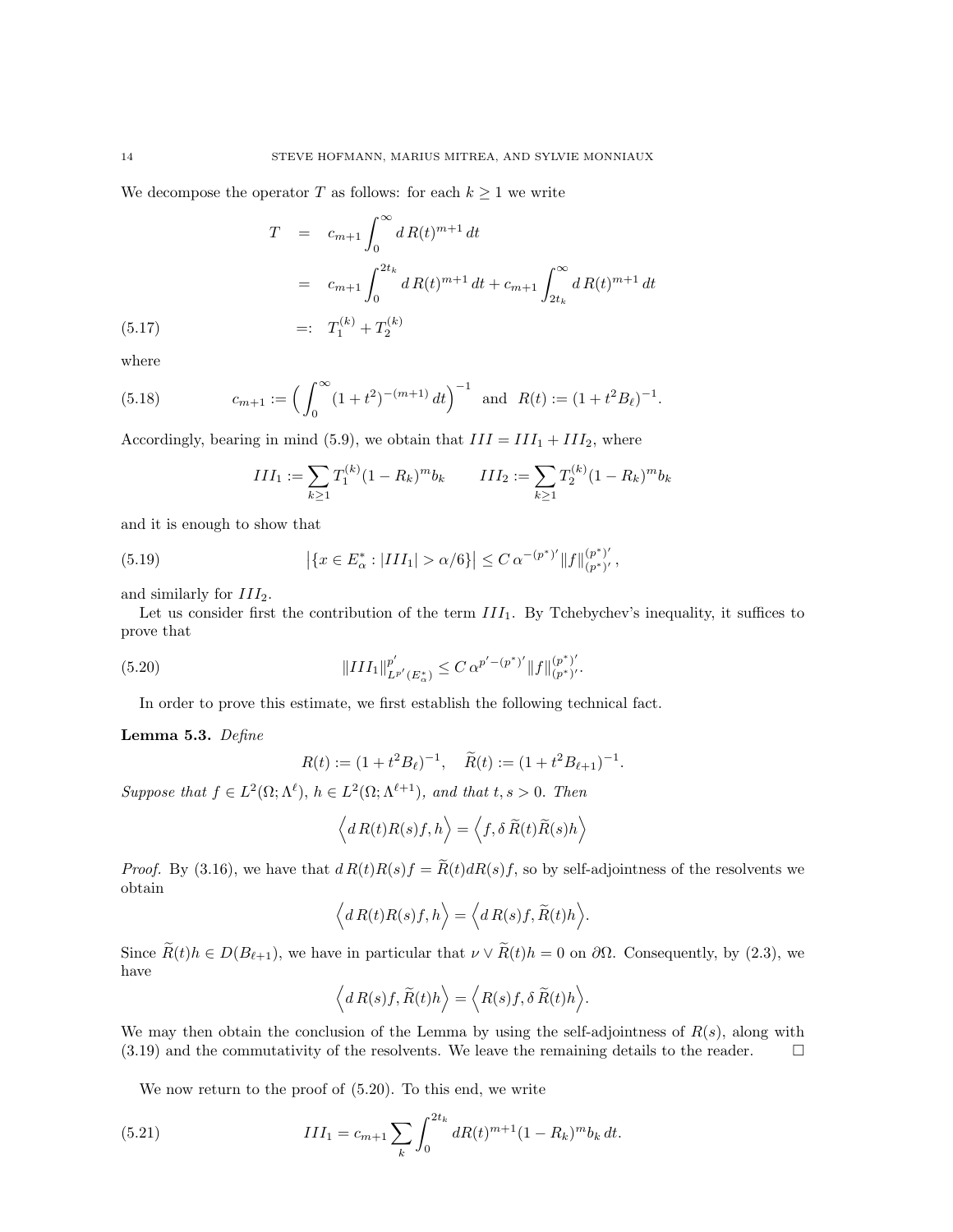Let  $h \in L^p(E_\alpha^*, \Lambda^{\ell+1}) \cap L^2(E_\alpha^*, \Lambda^{\ell+1})$  with  $||h||_p = 1$ , and consider

$$
(5.22) \frac{1}{c_{m+1}} \langle III_1, h \rangle = \sum_{k} \int_0^{2t_k} \langle dR(t)^{m+1} (1 - R_k)^m b_k, h \rangle dt
$$
  

$$
= \sum_{k} \int_0^{2t_k} \langle b_k, \delta \tilde{R}(t)^{m+1} (1 - \tilde{R}_k)^m h \rangle dt
$$
  

$$
= \sum_{k} \sum_{j \ge 1} \int_0^{2t_k} \langle b_k, \delta \tilde{R}(t)^{m+1} (1 - \tilde{R}_k)^m (h \chi_{A_k^j}) \rangle dt
$$
  

$$
= \sum_{k} \sum_{j \ge 1} \int_0^{2t_k} \langle b_k, t \delta \tilde{R}(t)^{m+1} (h \chi_{A_k^j}) \rangle \frac{dt}{t}
$$
  

$$
- \sum_{i=1}^m C_{m,i} \sum_{k} \sum_{j \ge 1} \frac{1}{t_k} \int_0^{2t_k} \langle b_k, t_k \delta (\tilde{R}_k)^i \tilde{R}(t)^{m+1} (h \chi_{A_k^j}) \rangle dt =: \mathbf{A} + \mathbf{B},
$$

where

(5.23) 
$$
A_k^j := B_{\Omega}(x_k, 2^j 8t_k) \setminus B_{\Omega}(x_k, 2^{j-1} 8t_k)
$$

and where the second line follows by iteration of Lemma 5.3 (recall that we are working with the qualitative a priori assumption that  $b \in L^2$ ). In the third line, we have used that h is supported in  $E_{\alpha}^*$ , and in the last two lines we have used the identity (5.11) and the commutativity of resolvents.

By Hölder's inequality,  $(4.1)$  and Lemma 4.2, we have

$$
(5.24) \quad |\mathbf{A}| \leq C \sum_{k} \sum_{j\geq 1} \int_{0}^{2t_{k}} \|b_{k}\|_{(p^{*})'} |Q_{k}|^{\frac{1}{p^{*}} - \frac{1}{p}} \exp\left(-c2^{j} \frac{t_{k}}{t}\right) \|h\chi_{A_{k}^{j}}\|_{p} \frac{dt}{t}
$$
  
\n
$$
\leq C \alpha \sum_{k} |Q_{k}| \sum_{j\geq 1} \int_{0}^{2t_{k}} 2^{jn/p} \exp\left(-c2^{j} \frac{t_{k}}{t}\right) (2^{jn} |Q_{k}|)^{-\frac{1}{p}} \|h\chi_{A_{k}^{j}}\|_{p} \frac{dt}{t}
$$
  
\n
$$
\leq C \alpha \sum_{k} |Q_{k}| \operatorname{ess} \inf_{Q_{k}} (M_{\Omega}(|h|^{p}))^{1/p} \sum_{j\geq 1} 2^{jn/p} \int_{0}^{2t_{k}} \exp\left(-c2^{j} \frac{t_{k}}{t}\right) \frac{dt}{t}
$$
  
\n
$$
\leq C \alpha \sum_{k} \int_{Q_{k}} (M_{\Omega}(|h|^{p}))^{1/p},
$$

where the second line follows from (5.7), the third line from the definition of  $M_{\Omega}$  in (4.15), the fourth line from a routine calculation. At this point, we now have a term identical to that on line 3 of (5.13), so we may continue exactly as above, using Kolmogorov's Lemma, to deduce that

(5.25) 
$$
|\mathbf{A}|^{p'} \leq C\alpha^{p'} \Big| \{x \in \Omega : (M_{\Omega}(|f|^{(p^*)'})(x))^{\frac{1}{(p^*)'}} > \alpha \} \Big|.
$$

Similarly, since  $t \leq t_k$  in the integrals in (5.22), we have by (4.1), Lemma 4.2 and our previous argument that

$$
(5.26) \quad |\mathbf{B}| \le \sum_{i=1}^{m} C_{m,i} C \alpha \sum_{k} \int_{Q_{k}} \left( M_{\Omega}(|h|^{p}) \right)^{1/p} \sum_{j\ge 1} 2^{jn/p} \exp\left( -c2^{j} \right) \frac{1}{t_{k}} \int_{0}^{2t_{k}} dt
$$

$$
\le C \alpha \int_{\cup Q_{k}} \left( M_{\Omega}(|h|^{p}) \right)^{1/p}
$$

$$
\le C \alpha \left| \left\{ x \in \Omega : \left( M_{\Omega}(|f|^{(p^{*})'})(x) \right)^{\frac{1}{(p^{*})'}} > \alpha \right\} \right|^{1/p'}
$$

and we may proceed as in Step 3, using  $(5.25)$  and  $(5.26)$ , along with the weak-type  $(1,1)$  bound for  $M_{\Omega}$ , to obtain (5.20).

,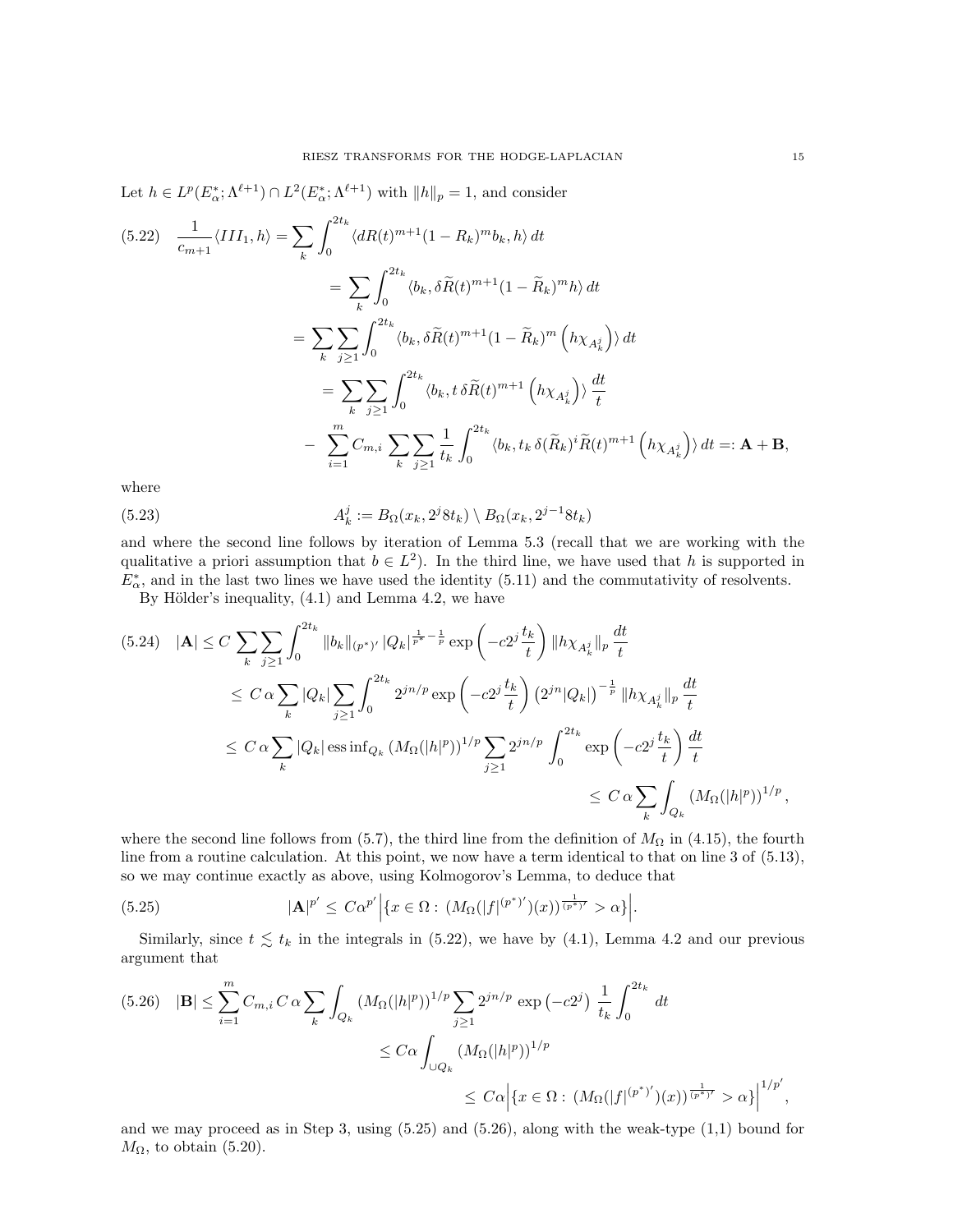Step 5. Finally, we consider term  $III_2$ . As before, it is enough to establish the analogue of (5.20), but with  $III_2$  in place of  $III_1$ . An individual term in the sum defining  $c_{m+1}^{-1}III_2$  is given by

$$
(5.27) \frac{1}{c_{m+1}} T_2^{(k)} (1 - R_k)^m b_k = \int_{2t_k}^{\infty} dR(t)^{m+1} (1 - R_k)^m b_k dt
$$
  

$$
= \int_{2t_k}^{\infty} dR(t)^{m+1} (t_k^2 B_\ell R_k)^m b_k dt
$$
  

$$
= \int_{2t_k}^{\infty} dR(t) \left(\frac{t_k}{t}\right)^{2m} (t^2 B_\ell R(t))^m R_k^m b_k dt
$$
  

$$
= \int_{2t_k}^{\infty} t dR(t) \left(\frac{t_k}{t}\right)^{2m} (1 - R(t))^m R_k^m b_k \frac{dt}{t}
$$

Once again, we proceed via duality. Let  $h \in L^p(E_\alpha^*; \Lambda^{\ell+1}) \cap L^2(E_\alpha^*, \Lambda^{\ell+1})$  with  $||h||_p = 1$ . By (5.27) and Lemma 5.3, we have that

$$
(5.28) \quad \frac{1}{c_{m+1}} \langle III_2, h \rangle = \sum_{k} \int_{2t_k}^{\infty} \left(\frac{t_k}{t}\right)^{2m} \left\langle b_k, t \, \delta \, \widetilde{R}(t) \left(1 - \widetilde{R}(t)\right)^m \widetilde{R}_k^m h \right\rangle \frac{dt}{t}
$$

$$
= \sum_{k} \sum_{j \ge 1} \int_{2t_k}^{\infty} \left(\frac{t_k}{t}\right)^{2m} \left\langle b_k, t \, \delta \, \widetilde{R}(t) \left(1 - \widetilde{R}(t)\right)^m \widetilde{R}_k^m \left(h \chi_{A_k^j}\right) \right\rangle \frac{dt}{t},
$$

where again the annulus  $A_k^j$  is defined as in (5.23). Then by Lemmas 4.1 and 4.2, we have that

$$
\begin{split}\n\left| \langle III_{2}, h \rangle \right| &\leq C \sum_{k} \sum_{j\geq 1} \int_{2t_{k}}^{\infty} \left( \frac{t_{k}}{t} \right)^{2m} \|b_{k}\|_{(p^{*})'} \|h \chi_{A_{k}^{j}}\|_{p} \exp\left(-c2^{j} \frac{t_{k}}{t}\right) |Q_{k}|^{(1/(p^{*})-1/p)} \frac{dt}{t} \\
&\leq C \alpha \sum_{k} \sum_{j\geq 1} \int_{2t_{k}}^{\infty} \left( \frac{t_{k}}{t} \right)^{2m} |Q_{k}| 2^{jn/p} \left( \frac{1}{|B(x_{k}, 82^{j}t)|} \int_{B(x_{k}, 82^{j}t)} |h \chi_{A_{k}^{j}}|^{p} \right)^{1/p} \exp\left(-c2^{j} \frac{t_{k}}{t}\right) \frac{dt}{t} \\
&\leq C \alpha \sum_{k} \sum_{j\geq 1} \int_{2t_{k}}^{\infty} \left( \frac{t_{k}}{t} \right)^{2m} |Q_{k}| 2^{jn/p} \cos \inf_{Q_{k}} (M_{\Omega}(|h|^{p}))^{1/p} \exp\left(-c2^{j} \frac{t_{k}}{t}\right) \frac{dt}{t} \\
&\leq C \alpha \sum_{k} \int_{Q_{k}} (M_{\Omega}(|h|^{p}))^{1/p} \sum_{j\geq 1} \int_{2t_{k}}^{\infty} \left( \frac{t_{k}}{t} \right)^{2m} 2^{jn/p} \exp\left(-c2^{j} \frac{t_{k}}{t}\right) \frac{dt}{t},\n\end{split}
$$

where we have used  $(5.7)$  to obtain the second inequality, and then we have proceeded more or less as in (5.13) and (5.24). Exactly as was the case for those previous estimates, it therefore suffices to observe that

$$
\sum_{j\geq 1} \int_{2t_k}^{\infty} \left(\frac{t_k}{t}\right)^{2m} 2^{jn/p} \exp\left(-c 2^j \frac{t_k}{t}\right) \frac{dt}{t} = \sum_{j\geq 1} \int_2^{\infty} t^{-2m} 2^{jn/p} \exp\left(-c 2^j/t\right) \frac{dt}{t}
$$

$$
= \sum_{j\geq 1} 2^{jn/p} 2^{-2mj} \int_2^{\infty} t^{-2m} \exp\left(-c/t\right) \frac{dt}{t} \leq C,
$$

as long as we choose  $m > n/(2p)$ .

This concludes the proof of Theorem 5.1, modulo the claim (5.10), which we now establish. It is enough to show that the partial sums  $S_N := \sum_{k=1}^N (R_k)^i b_k$  form a Cauchy sequence in  $L^2(\Omega; \Lambda^{\ell})$ . To this end, let  $N, M \in \mathbb{N}$ , with  $M > N$ , and fix  $g_{N,M} \in L^2(\Omega; \Lambda^{\ell})$ , with  $||g_{N,M}||_2 = 1$ . By self-adjointness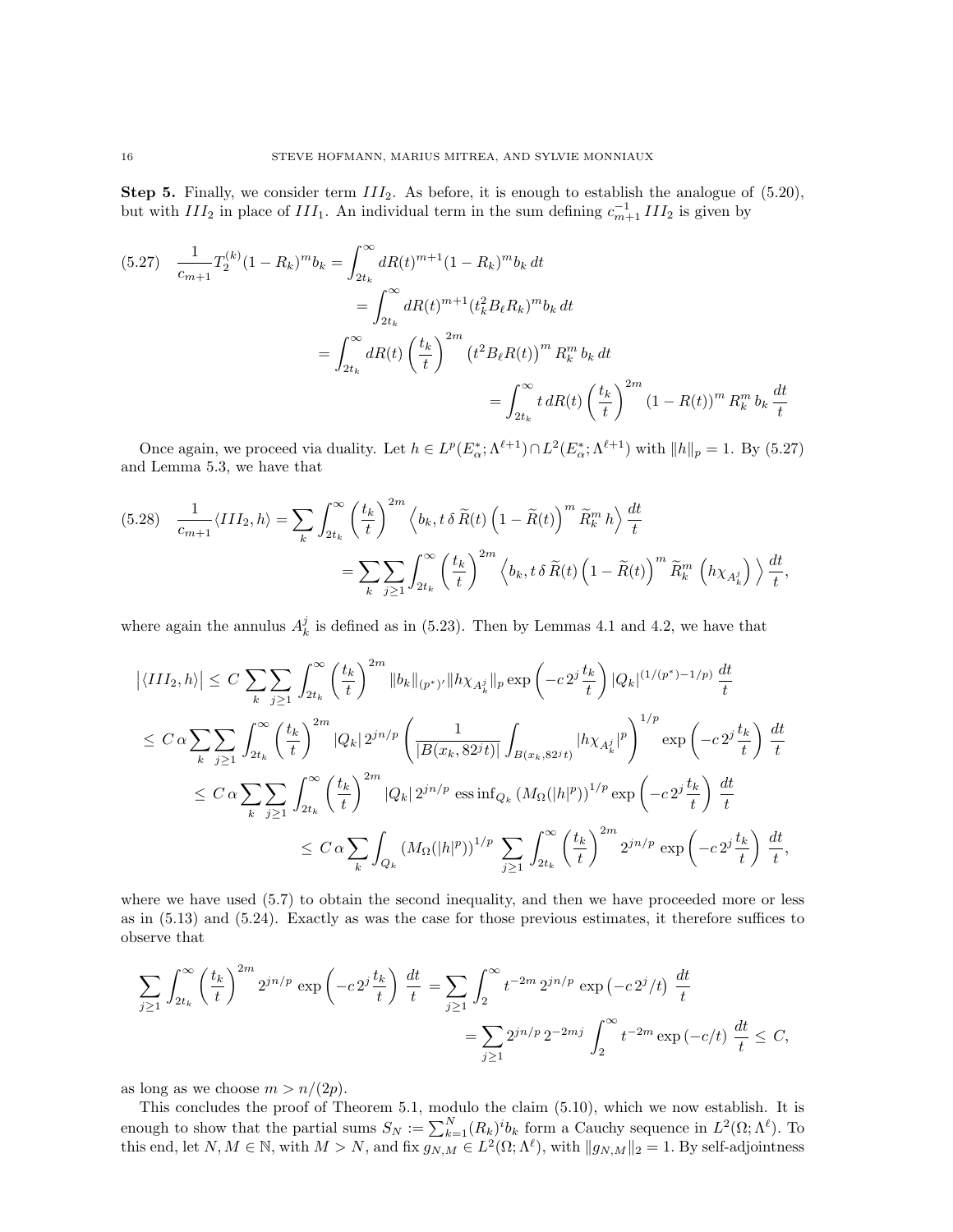of the resolvents, and the definition of  $b_k$  (cf. (5.6)), we then have

$$
\Big| \int_{\Omega} (S_M - S_N) g_{N,M} \Big| = \Big| \sum_{k=N+1}^{M} \int_{Q_k} f \left( (R_k)^i g_{N,M} \right) \Big|
$$
  

$$
\leq \left( \sum_{k=N+1}^{M} \int_{Q_k} |f|^2 \right)^{1/2} \left( \sum_{k=N+1}^{M} \int_{Q_k} | \left( (R_k)^i g_{N,M} \right) |^2 \right)^{1/2} =: I_{N,M} + II_{N,M}.
$$

Now,  $I_{N,M} \to 0$ , as  $N, M \to \infty$ , by our qualitative assumption that  $f \in L^2$ . Thus, we need only show that  $II_{N,M}$  is uniformly bounded in N and M. In fact, by Corollary 4.5, and (5.2)-(5.3), we have for some  $q < 2$  that

$$
\begin{split} II_{N,M} &\leq C \left( \sum_{k\geq 1} |Q_k| \, \operatorname{ess\,inf}_{Q_k} \big(M_{\Omega}(|g_{N,M}|^q)\big)^{2/q} \right)^{1/2} \\ &\leq C \left( \sum_{k\geq 1} \int_{Q_k} \Big(M_{\Omega}(|g_{N,M}|^q)\Big)^{2/q} \right)^{1/2} \\ &\leq C \left( \int_{\Omega} \Big(M_{\Omega}(|g_{N,M}|^q)\Big)^{2/q} \right)^{1/2} \leq C, \end{split}
$$

where in the last line we have used disjointness of the cubes  $Q_k$ , and the fact that  $||g_{N,M}||_2 = 1$ .  $\square$ 

#### **REFERENCES**

- [1] S. Blunck, P. Kunstmann, Weak-type (p, p) estimates for Riesz transforms, Math. Z., 247 (2004), no. 1, 137–148.
- [2] S. Blunck, P. Kunstmann, Calderón-Zygmund theory for non-integral operators and the  $H^{\infty}$  functional calculus, Rev. Mat. Iberoamericana, 19 (2003), 919–942.
- [3] M. Christ, A  $T(b)$  theorem with remarks on analytic capacity and the Cauchy integral, Colloq. Math., LX/LXI (1990), 601-628.
- [4] T. Coulhon and X. T. Duong, Riesz Transforms for  $1 \leq p \leq 2$ , Trans. Amer. Math. Soc. 351 (1999), 1151-1169.
- [5] R. Dautray and J.-L. Lions, Analyse Mathématique et Calcul Numérique pour les Sciences et les Techniques, Vol. 8, Evolution: Semi-groupe, Variationnel. Masson, Paris, 1988. ´
- [6] J. Duoandikoetxea, "Fourier Analysis", translated from the 1995 Spanish original by David Cruz-Uribe, Graduate Studies in Mathematics 29, Amer. Math. Soc., Providence, RI, 2001.
- [7] X.T. Duong and A. McIntosh, Singular integral operators with non-smooth kernels on irregular domains, Rev. Mat. Iberoamericana, 15 (1999), 233-265.
- [8] X.T. Duong and D.W. Robinson, Semigroup kernels, Poisson bounds, and holomorphic functional calculus, J. Funct. Anal., 142 (1996), 89–128.
- [9] E. Fabes, O. Mendez and M. Mitrea, Boundary layers on Sobolev-Besov spaces and Poisson's equation for the Laplacian in Lipschitz domains, J. Funct. Anal., 159 (1998), 323–368.
- [10] W. Hebisch, A multiplier theorem for Schrödinger operators, Colloq. Math.  $60/61$  (1990), 659-664.
- [11] W. Hebisch, Functional calculus for slowly decaying kernels, preprint 1995.
- [12] S. Hofmann and J.M. Martell,  $L^p-bounds$  friesz transforms and square roots associated to second order elliptic operators, Pub. Mat., 47 (2003), 497-515.
- [13] D. Jerison and C.E. Kenig, The inhomogeneous Dirichlet problem in Lipschitz domains, J. Funct. Anal., 130 (1995), 161–219.
- [14] A. Jonsson and H. Wallin, Function Spaces on Subsets of  $\mathbb{R}^n$ , Harwood Academic, New York, 1984.
- [15] O. Mendez and M. Mitrea, Finite energy solutions Complex powers of the Neumann Laplacian in Lipschitz domains, Mathematische Nachrichten, 223 (2001), 77–88.
- [16] D. Mitrea and M. Mitrea, Finite energy solutions of Maxwell's equations and constructive Hodge decompositions on nonsmooth Riemannian manifolds, J. Funct. Anal., 190 (2002), 339–417.
- [17] D. Mitrea, M. Mitrea and S. Monniaux, The Poisson problem for the exterior derivative operator with Dirichlet boundary condition on nonsmooth domains, Commun. Pure Appl. Anal., 7 (2008), no. 6, 1295–1333.
- [18] M. Mitrea, Sharp Hodge decompositions, Maxwell's equations, and vector Poisson problems on nonsmooth, three-dimensional Riemannian manifolds, Duke Math. J., 125 (2004), 467–547.